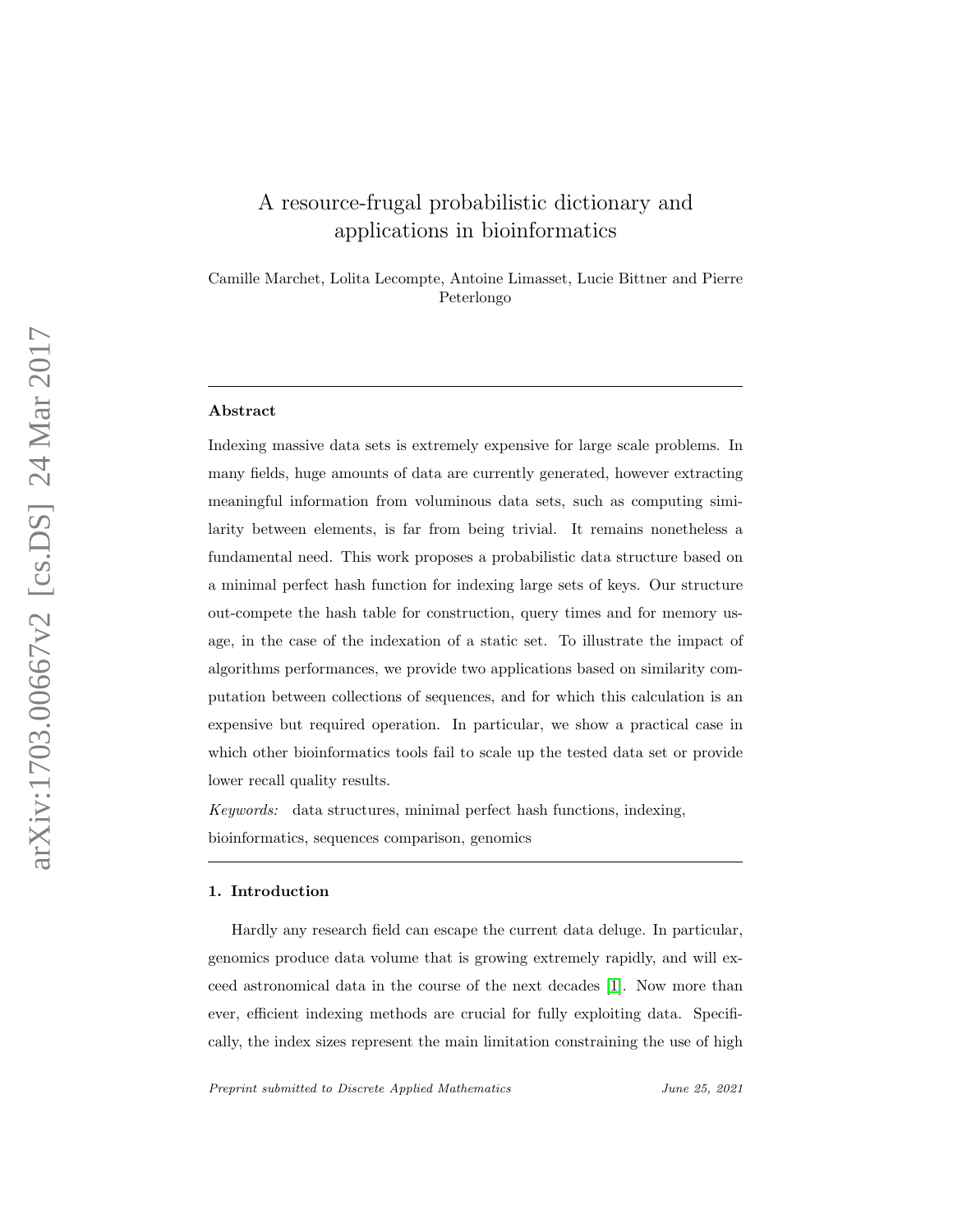performance clusters fitted out with large RAM facilities. As a consequence, one is often restricted in its computations [\[2,](#page-22-0) [3\]](#page-22-1).

We propose a novel indexation structure, called "quasi-dictionary", that is a probabilistic data structure based on a Minimal Perfect Hash Function (MPHF). It provides a way to associate any kind of data to any input key, scaling up to very large (billions of elements) keys, with a low and controlled false positive rate. By doing so, we focus on the case in which the indexed data are static and huge.

A number of studies have focused on optimizing non-probabilistic text indexation, using for instance FM-index [\[4\]](#page-22-2), or hash tables. However, except the Bloomier filter [\[5\]](#page-22-3), to the best of our knowledge, no probabilistic dictionary has yet been proposed for which the false positive or wrong answer rate is mastered and limited. The quasi-dictionary mimics the Bloomier filter solution as it enables to associate a value to each indexed element from a static set, and to obtain the value of an element, with a mastered false positive probability if the queried element was not indexed. Previous studies indicate that the Bloomier filter and the quasi-dictionary have similar execution times [\[5\]](#page-22-3), whereas our results tend to show that the quasi-dictionary uses approximately ten times less memory. Moreover, no available and free Bloomier filter implementation exists so far.

In the genomic context, the central data represents the content of DNA molecules and is described using sequences in the  $\{A, C, G, T\}$  alphabet. The indexation is mainly made using  $k$ -mers, that are words of length  $k$ , much smaller than the sequences. Basically, k-mers are associated to the sequence they belong and are afterwards used for retrieving exact or similar sequences [\[6\]](#page-22-4) or for computing inter- or intra-datasets distances [\[7\]](#page-22-5). In the framework of highthroughput sequencing, sequences are called reads and represent short overlapping sub-sequences of genomic material (e.g. chromosomes, RNA) they were sequenced from.

In this work, we use the quasi-dictionary for indexing  $k$ -mers. This enables to propose two bioinformatics applications described below. A key point of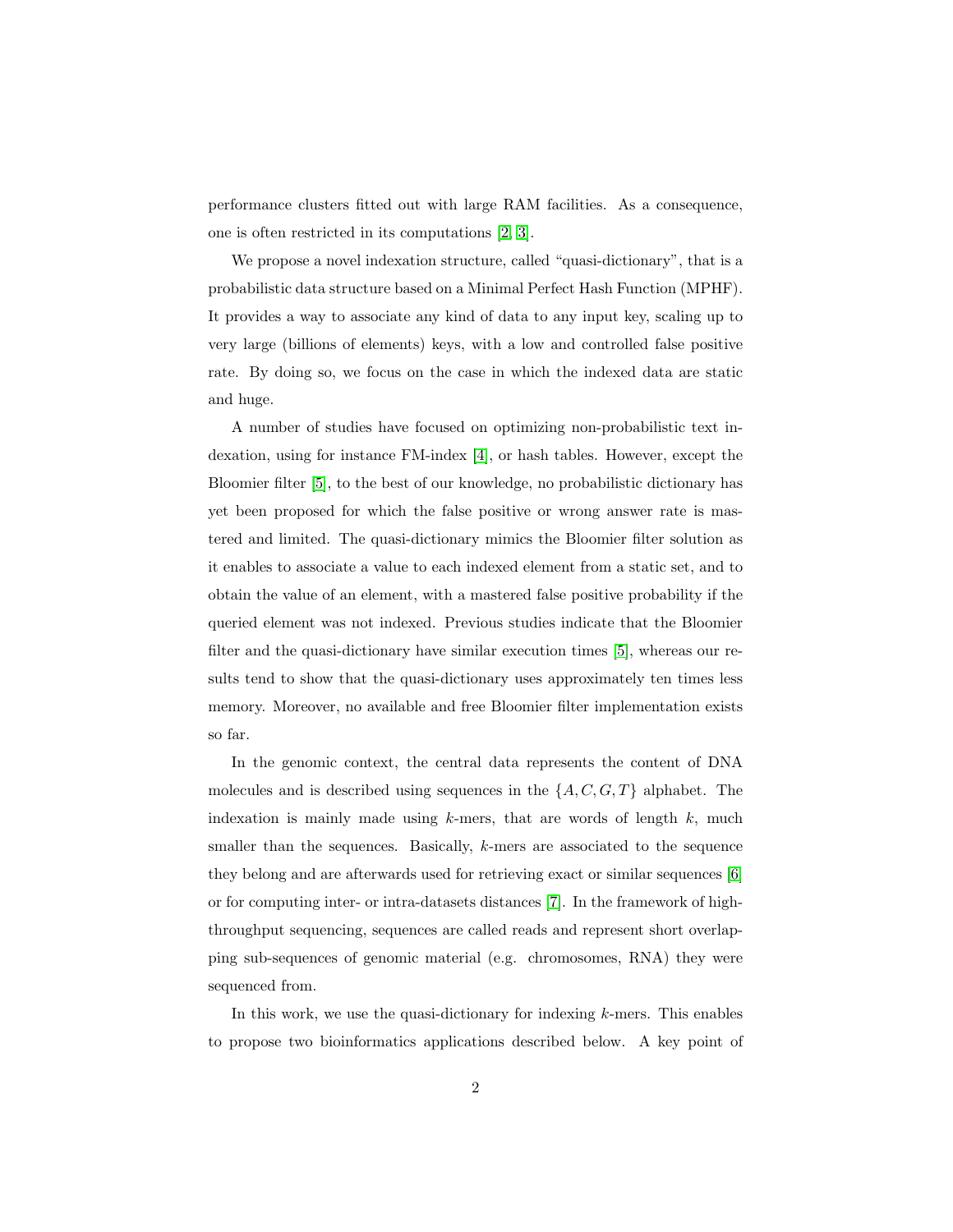these applications is to estimate read similarities using k-mers diversity only. This so called alignment-free approach is widely used and is a good estimation of similarity measure [\[8\]](#page-22-6).

Our first application, called short read connector counter (SRC counter), consists in estimating the number of occurrences of a read (i.e. its abundance) in a read set. This is a central point in high-throughput sequencing studies as abundance is used as an indicator value for reads confidence [\[9,](#page-23-0) [10\]](#page-23-1). The abundance is also used as a quantitative or semi-quantitative metric to calculate similarity indices between biological communities [\[11,](#page-23-2) [12\]](#page-23-3).

The second application is called short read connector linker (SRC linker). It provides a list of similar reads between read sets. Computing read similarity can be performed by a general purpose tool, such as those computing similarities using dynamic programming, and using heuristic tools such as BLAST [\[6\]](#page-22-4). However, analyzing all pairs of reads requires a quadratic number of read comparisons, leading to prohibitive computation time, as this is shown in our results section. Tools dedicated to the computation of distances between read sets already exist [\[7,](#page-22-5) [13,](#page-23-4) [14\]](#page-23-5), but none of them can provide a similarity value for each pair of reads. Otherwise, some tools such as starcode [\[15\]](#page-23-6) are optimized for pairwise sequence comparisons, but, as shown in results, such tools also suffer from quadratic computation time complexity and thus do not scale up data sets composed of numerous reads. We also compared SRC linker to alignment-free tools [\[16,](#page-24-0) [17,](#page-24-1) [18\]](#page-24-2) applied on long and highly erroneous read. Results show the potential of the proposed approach. As not specialized for long erroneous reads, SRC linker show lower precision results than state-of-the-art dedicated tools, but is the only one that combines a scaling up to large problem instances to a high recall and acceptable precision adapting to several error rates.

Availability and license. Licensed under the GNU Affero General Public License version 3, the quasi-dictionary can be downloaded from [http://github.com/](http://github.com/pierrepeterlongo/quasi_dictionary) [pierrepeterlongo/quasi\\_dictionary](http://github.com/pierrepeterlongo/quasi_dictionary). Our proposed tools SRC counter and SRC linker were developed using the GATB library [\[19\]](#page-24-3). They may be used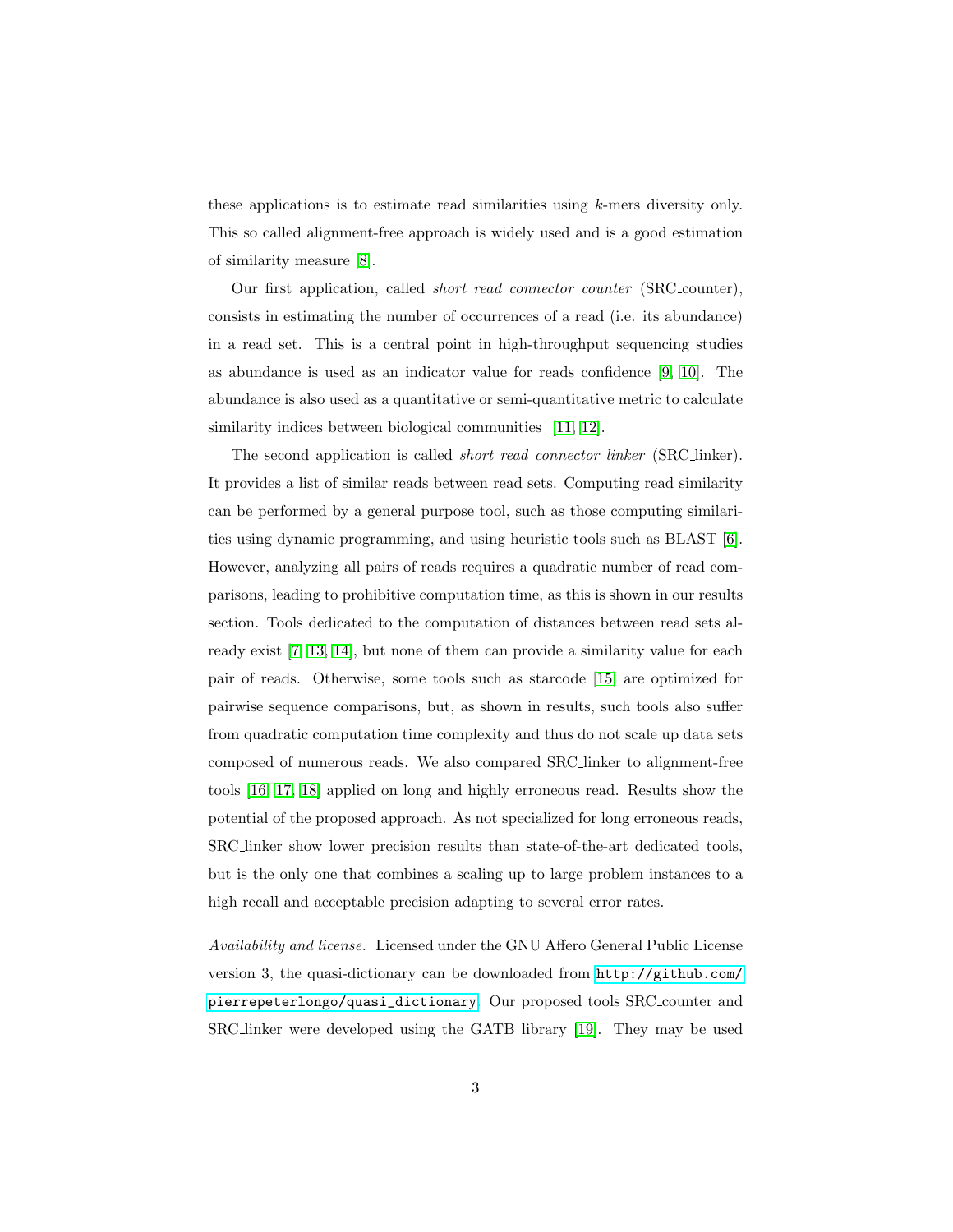as stand alone tools or as libraries. They are also licensed under the GNU Affero General Public License version 3 and can be downloaded from [http:](http://github.com/GATB/short_read_connector) [//github.com/GATB/short\\_read\\_connector](http://github.com/GATB/short_read_connector).

## 2. Method

## 2.1. Quasi-dictionary index

# <span id="page-3-0"></span>2.1.1. Quasi-dictionary features

The quasi-dictionary (QD for short) indexes all words from a set  $S$ , each over an alphabet  $\Sigma$ . QD associates each of them to a unique value in [0, N−1], with N being the cardinality of S, denoted by  $|S|$ . The value QD[s] in [0, N-1], returned for any  $s \in \mathcal{S}$ , is then used as an pointer to assign any piece of information to s.

Given a quasi-dictionary QD constructed over a set S and any word  $\omega \in \Sigma^*$ :

if 
$$
\omega \in \mathcal{S} : \left\{ QD[\omega] = i \in [0, N-1] \right\}
$$
  
\nelse: 
$$
\left\{ \begin{array}{ll} QD[\omega] = i \in [0, N-1] & \text{with a probability } p \\ QD[\omega] = -1 & \text{with a probability } 1-p \end{array} \right.
$$

Thus, non indexed  $\omega \in \Sigma^*$  may be associated to a value in  $[0, N-1]$  with a probability  $p > 0$ . This can be seen as a false positive rate. This is why we refer to our index as the **quasi**-dictionary, since it is a probabilistic index. We provide a way to master the p value and to keep it low  $(p \approx 2.10^{-4})$ . Note that, querying any indexed  $\omega \in \mathcal{S}$  provides a unique and deterministic answer.

#### 2.1.2. Quasi-dictionary structure

The core QD indexation structure is a Minimal Perfect Hash Function (MPHF for short) as described in [\[20\]](#page-24-4). A MPHF associates any element from a set  $S$ to a unique value in [0, N – 1], with  $N = |\mathcal{S}|$ . A MPHF is not able to detect if a queried element was in the indexed  $S$  set. Thus, in theory, if we had limited the QD structure to a MPHF, then we would have  $p = 1$ . In our context, this is not totally true, as in practice the MPHF we use may return -1 for a marginally small subset of elements  $\notin \mathcal{S}$ . However, using only the MPHF as a data structure would lead to a too high false positive rate. For clarity purpose, for the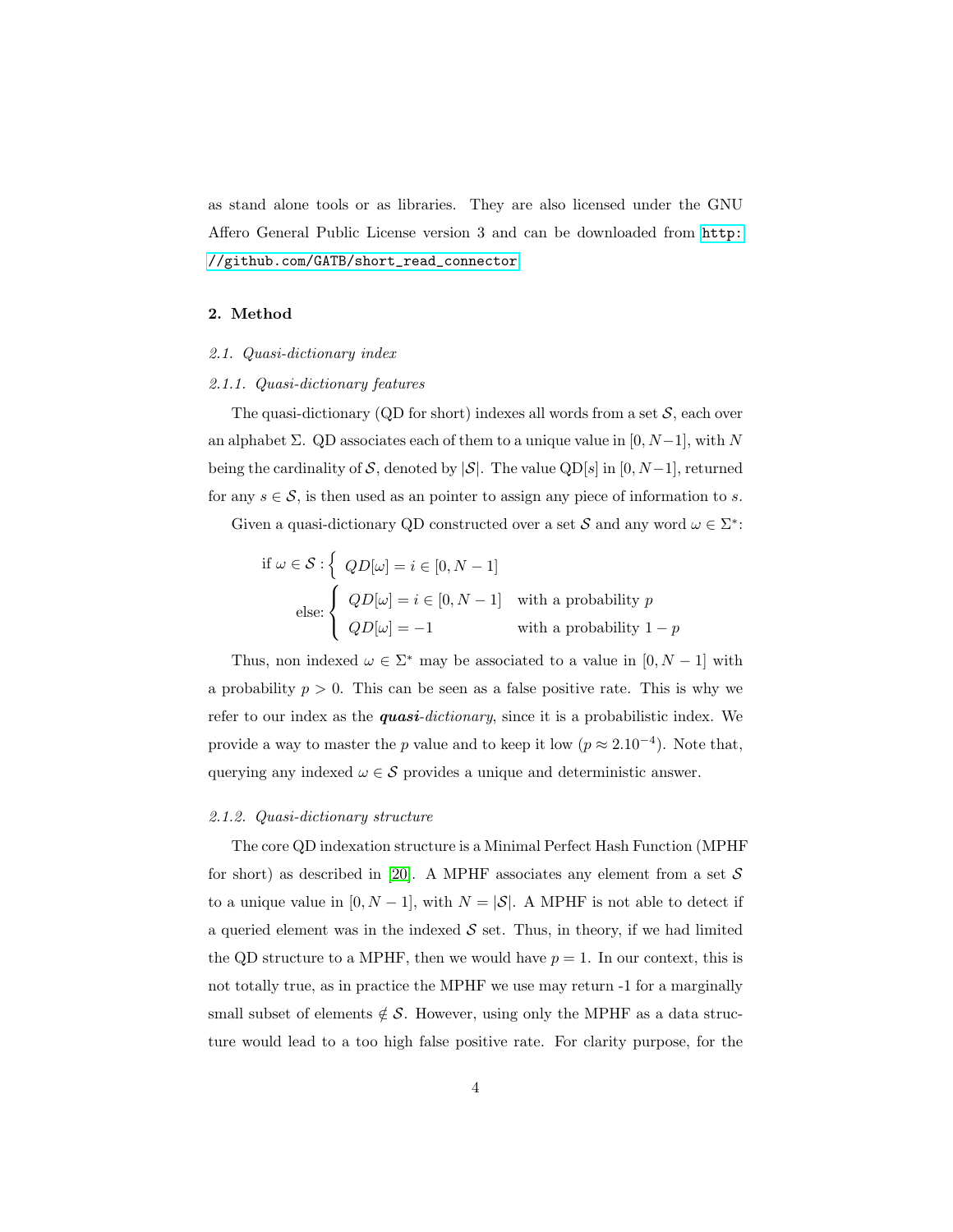#### Algorithm 1: Create quasi-dictionary

<span id="page-4-2"></span><span id="page-4-1"></span>Data: Set  $S$ **Result:** A quasi-dictionary QD indexing elements of  $S$ 1  $QD.MPHF = create.MPHF(S)$ ; 2 for<br>each  $\omega$  in  ${\mathcal S}$  do  $3$  | index = [QD.MPHF[ $\omega$ ]; 4 |  $QD.FG[index] = fg(w);$ 5 return QD;

<span id="page-4-0"></span>rest of the paper presentation, we ignore that a MPHF may return -1 for some elements  $\notin \mathcal{S}$ .

In order to limit the false positive rate p, for each indexed element  $s \in \mathcal{S}$ , we store a fingerprint value associated to s, denoted by  $fg(s)$ , in an array  $FG$ of size N. Thus

$$
\forall s \in \mathcal{S}, FG \, [MPHF[s]] = fg(s)
$$

The fingerprint of a word  $s$  is obtained thanks to a hashing function

$$
fg: \Sigma^{[s]} \to [0, 2^f - 1]
$$

A high f value decreases p and increases the memory usage that is  $N \cdot f$  bits for the FG array, and *vice versa*. In practice we chose to use a xor-shift [\[21\]](#page-24-5) hash function for its efficiency in terms of throughput and hash distribution.

Two distinct words have the same fingerprint with a probability  $\approx \frac{1}{2^f}$ . It follows that there is a probability  $\approx \frac{1}{2^f}$  that the quasi-dictionary returns a false positive value despite the fingerprint checking, *i.e.* an index  $\neq -1$  for a non indexed word. On the other hand, the index returned for an indexed word is the correct one. In practice we use  $f = 12$  that limits the false positive rate to  $p \approx 2.10^{-4}$ . Note that our implementation authorizes any value  $f \leq 64$ .

Finally the QD data structure for a set  $S$  is composed of

- the MPHF of elements of  $S$ ;
- $\bullet$  the FG array composed of N fingerprint values;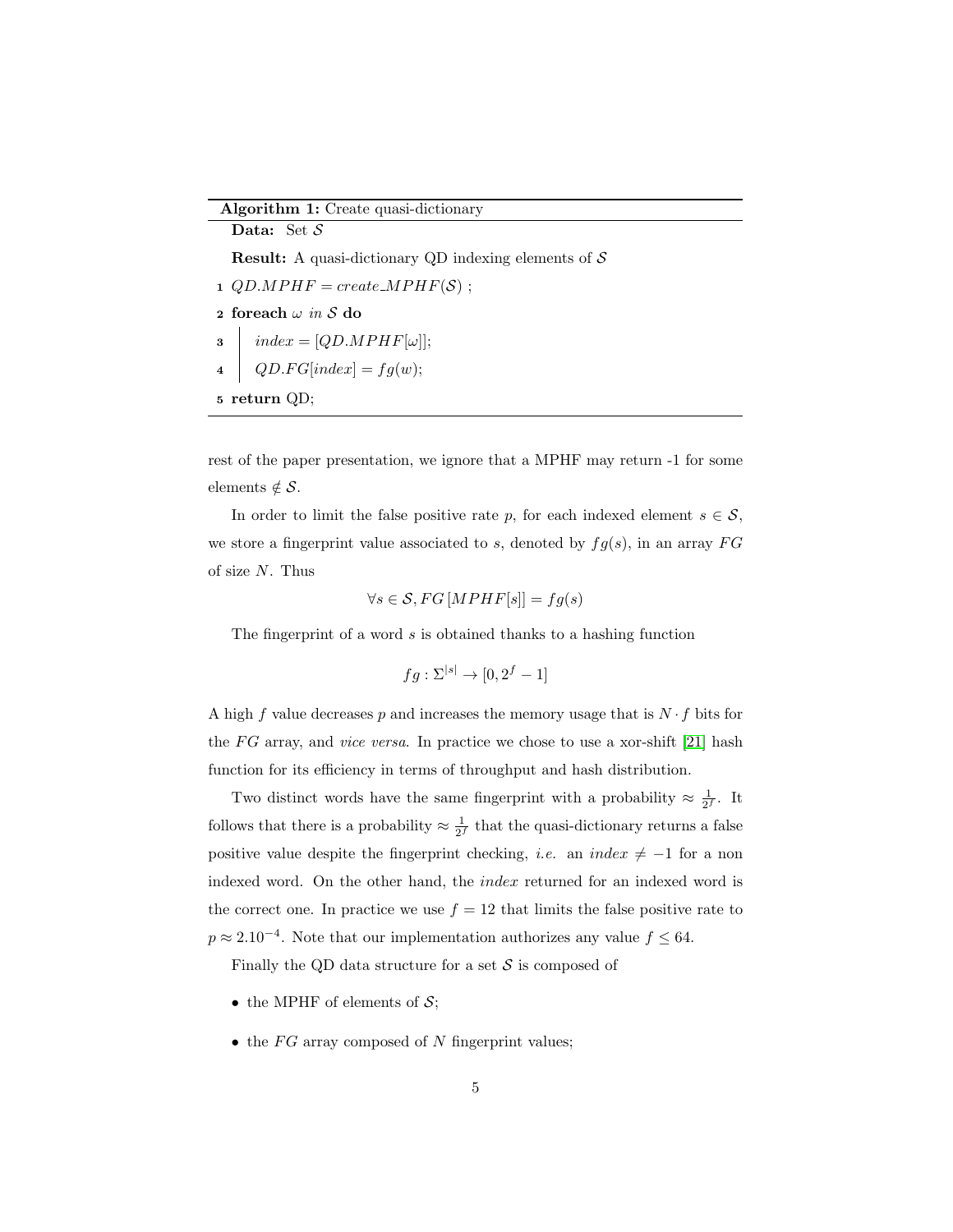## Algorithm 2: Query quasi-dictionary

Data: Quasi-dictionary  $QD$  indexing set S, word  $\omega$ **Result:** A value in  $[0, |\mathcal{S}| - 1]$  or -1 if  $\omega$  detected as non indexed 1 index =  $QD.MPHF(\omega);$ 2 if  $QD.FG[index] = fg(w)$  then 3 return index; <sup>4</sup> return −1;

<span id="page-5-1"></span>• a user defined array values associating any piece of information to each element of  $S$ .

QD construction. Algorithm [1](#page-4-0) presents the construction of the quasi-dictionary. The MPHF (line  $1$ ) is computed using the MPHF library<sup>1</sup>. This very simple algorithm highlights a drawback of the method: the set  $S$  has to be read twice (line [1](#page-4-1) and for loop line [2\)](#page-4-2). Consequently, the QD cannot be created reading data on the fly. Thus the set  $S$  must be precomputed and efficiently readable twice.

Querying the QD. The querying of a quasi-dictionary with a word  $w$  is straightforward, as presented in Algorithm [2.](#page-5-1)

Time and memory complexities. Our MPHF implementation has the following characteristics. The structure can be constructed in  $O(N)$  time and uses  $\approx 3$ bits by elements. We could use parameters limiting memory fingerprint to less than 3 bits per element, but we preferred parameters that allow a great speed up of the MPHF construction and query. The fingerprint table is constructed in  $O(N)$  time, as the fg function runs in  $O(1)$ . This table uses exactly  $N \times f$  bits. Thus the overall quasi-dictionary size, with  $f = 12$  is  $\approx 15$  bits per element. Note that this does not take into account the size of the values associated to each indexed element.

<span id="page-5-0"></span> $1$ <https://github.com/rizkg/BooPHF>, commit number 852cda2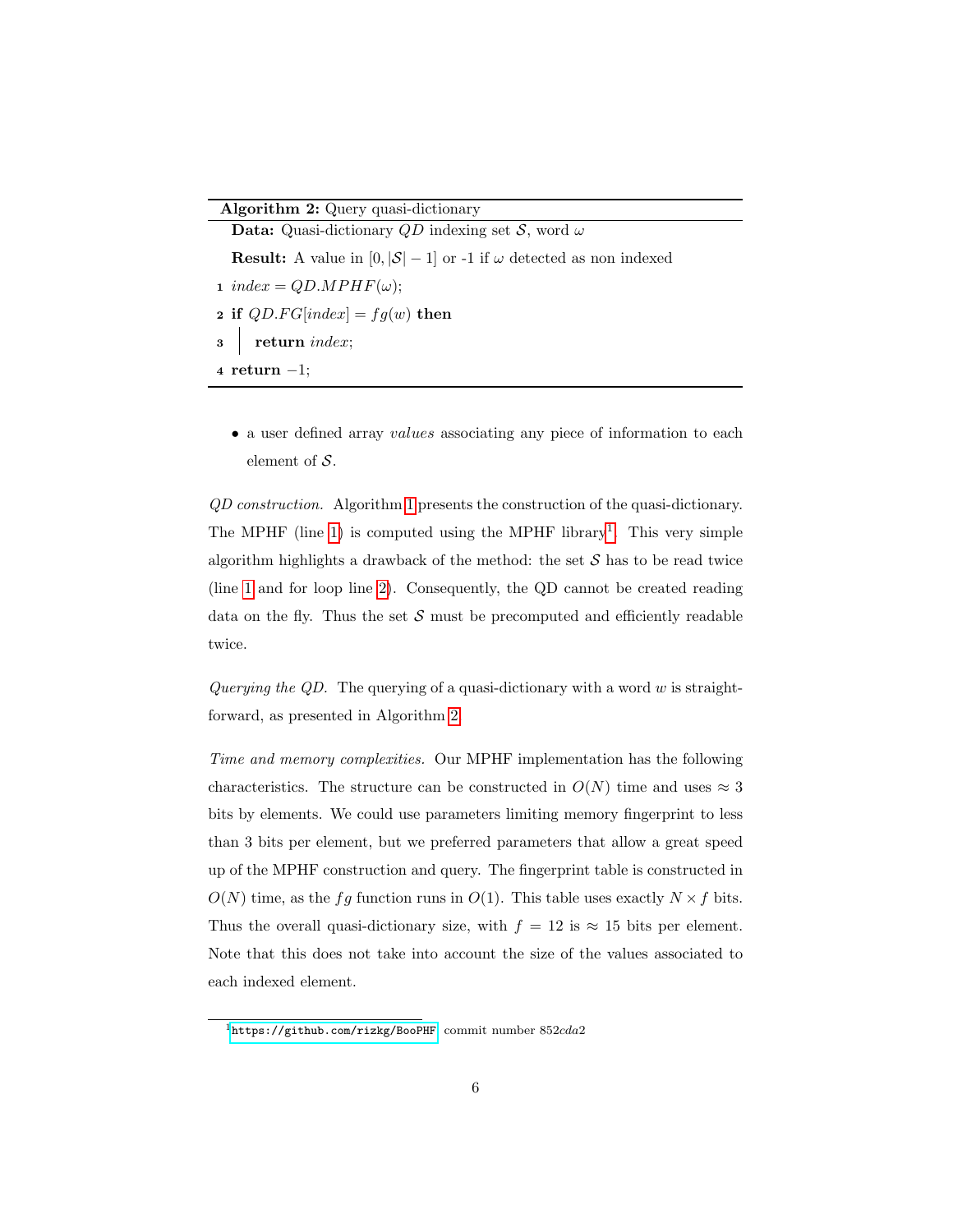The querying of an element is performed in constant time and does not increase memory usage.

## 2.2. Applications of the quasi-dictionary

In this section we propose applications of our quasi-dictionary data structure for problems that do not meet scaling methods. There exist several bioinformatic problems that require high scalability, and where scalability is a current bottleneck. In particular we dive into two fundamental bioinformatics applications that can benefit from better indexing structures.

Basic notions and notations. The DNA bases content is read and processed to become large text files trough experiments called sequencing. The sequencing of individual(s) (genomics) or of an environmental sample (metagenomics) produce read sets. A read set  $R$  is composed of millions or billions of sequences called reads, that are sub-sequence read from the original sequenced DNA material. Such sequencing experiments are called High Throughput Sequencing (HTS) because of the subsequent amount of data generated. Note that formally  $\mathcal R$  should be denoted as a "collection" instead of a "set" as a read may appear twice or more in  $R$ . However, to make the reading easier, we use in this manuscript the term "set" usually employed for describing HTS outputs. Each read original location on the DNA sequence is unknown. Due to technological limitations, errors during the sequencing occur, generating substitutions (the replacement of a base by another), insertions and deletions (adding or removing one bases or more). The error rate ranges from 0.1% to 15% depending on the sequencing technology [\[22\]](#page-24-6). Reads from a set are hopefully redundant. Thus, each locus from a sequenced genome is covered by several reads. The coverage of a sequencing experiment indicates the average coverage of each sequenced genomic locus. A DNA sequence can be seen as a sequence written in the A,C,G,T alphabet where each represent a molecule that composes the sequence, which we will refer to as base or nucleotide.

Regarding the read set features (redundancy, errors) and sizes, a key treatment is to consider k-mers issued from such data sets. A  $k$ -mer is a word of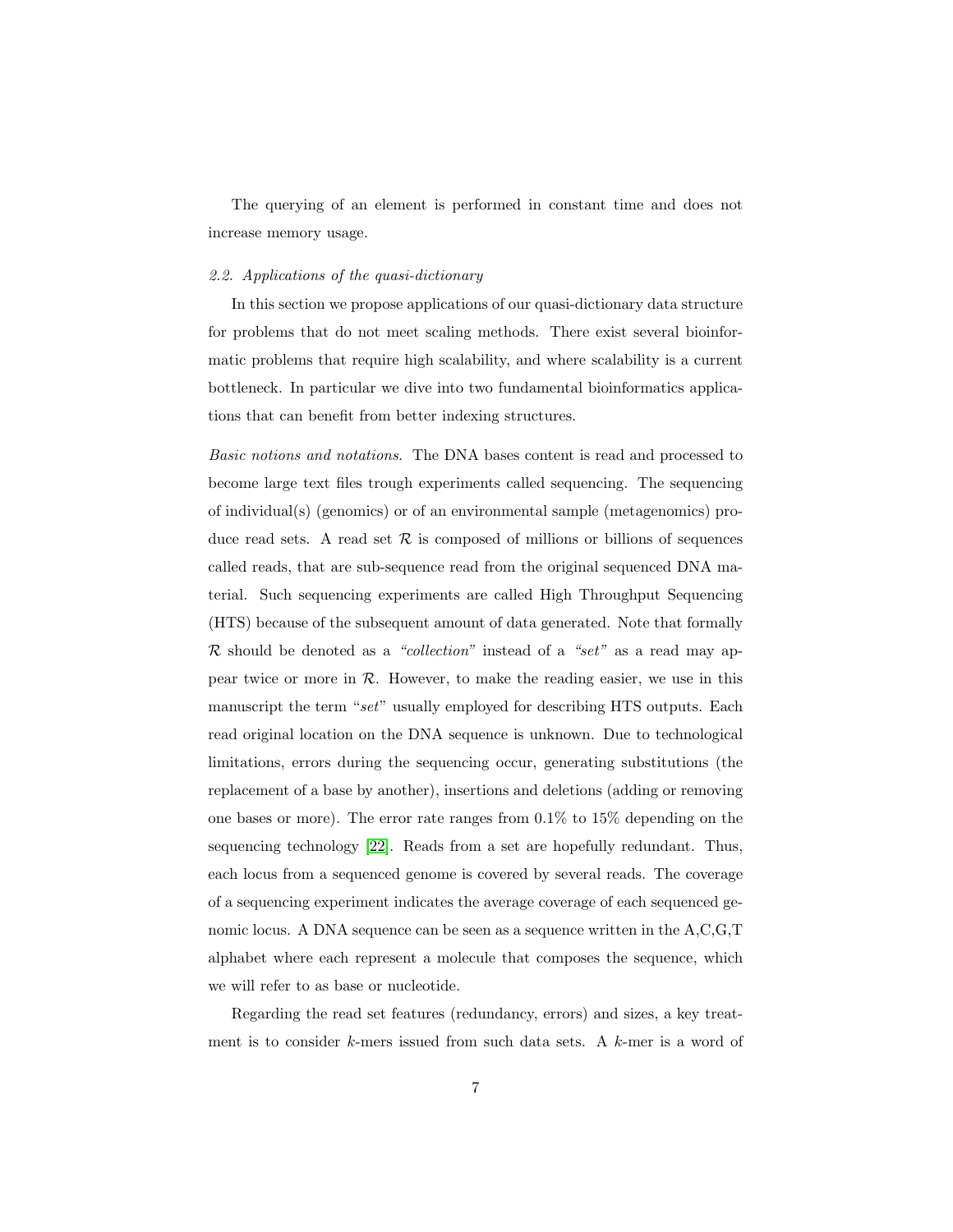length k on an alphabet  $\Sigma$ . Given a read set  $\mathcal{R}$ , a k-mer is said solid in  $\mathcal{R}$  with respect to a threshold t if its number of occurrences in  $R$  is bigger or equal to  $t$ . Treatments are performed only on the set of solid  $k$ -mers. The choice of t reflects the sequencing coverage and the sequencing quality. This value is usually small,  $t = 2$  is a common choice: k-mers seen only once are likely to be due to sequencing errors and are removed from downstream analyses.

DNA strands. DNA molecules are composed of two strands, each one being the reverse complement<sup>[2](#page-7-0)</sup> of the other. As current sequencers usually do not provide the strand of each sequenced read, each indexed or queried  $k$ -mer should be considered both in the forward and in the reverse complement strand. This is why, in the proposed implementations, we index and query only the canonical representation of each k-mer, which is the lexicographically smaller word between a k-mer and its reverse complement.

#### 2.2.1. Short Read Connector Counter

The first application we propose is called SRC counter for Short Read Connector Counter. It approximates the number of occurrences of reads from a set  $Q$  in a read set  $B$ .

Two (potentially identical) read sets  $\beta$  and  $\mathcal Q$  are considered. The indexation phase works as follows. The solid set of k-mers  $\mathcal R$  from  $\mathcal B$  is computed (algorithm [3,](#page-8-0) line [1\)](#page-8-1) using the DSK [\[23\]](#page-24-7) method. Set  $R$  is indexed (line [2\)](#page-8-2) using a quasi-dictionary as presented algorithm [1.](#page-4-0) The number of occurrences of each solid k-mer from  $\beta$  (line [4\)](#page-8-3) is obtained from DSK output.

Then starts the query phase. Note that the quasi-dictionary query (line [8\)](#page-8-4) is performed using algorithm [2.](#page-5-1) For each read  $q$  from set  $Q$ , the counts of all its k-mers indexed in the quasi-dictionary are recovered and stored in a vector (lines [8](#page-8-4) and [9\)](#page-8-5). Finally, collected counts from  $k$ -mers from  $q$  are used to output

<span id="page-7-0"></span><sup>&</sup>lt;sup>2</sup>The reverse complement of a DNA sequence is the palindrome of the sequence, in which A and T are swapped and C and G are swapped. For instance the reverse complement of ACCG is CGGT.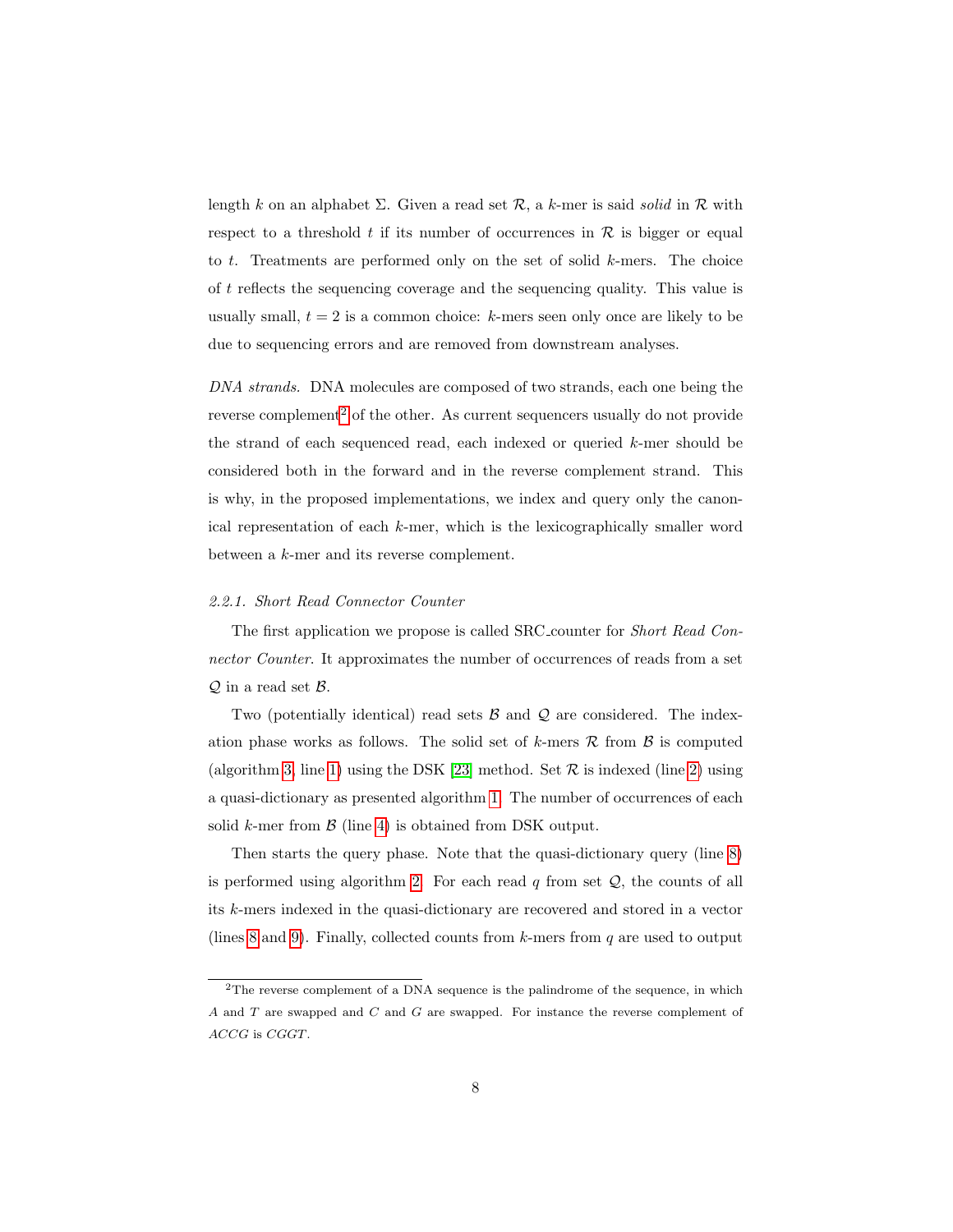<span id="page-8-3"></span><span id="page-8-2"></span><span id="page-8-1"></span>

| <b>Algorithm 3:</b> SRC_counter: approximating number of occurrences of                          |  |  |  |  |
|--------------------------------------------------------------------------------------------------|--|--|--|--|
| reads                                                                                            |  |  |  |  |
| <b>Data:</b> Read set $\mathcal{B}$ , read set $\mathcal{Q}, k \in \mathbb{N}, t \in \mathbb{N}$ |  |  |  |  |
| <b>Result:</b> For each read from $Q$ , its k-mer similarity with set $B$                        |  |  |  |  |
| 1 solid k-mer set $\mathcal{R} =$ get_solid_kmers( $\mathcal{B}, k, t$ );                        |  |  |  |  |
| <b>2</b> quasi-dictionary $QD = create\_quasidictionary(R)$ ;                                    |  |  |  |  |
| <b>3 foreach</b> Solid k-mer $\omega$ from $\mathcal{R}$ do                                      |  |  |  |  |
| $QD.values[QD.query(\omega)] =$ number of occurrences of $\omega$ in $\mathcal{B}$ ;             |  |  |  |  |
| 5 foreach read q in $Q$ do                                                                       |  |  |  |  |
| create an empty vector $count_{-}q$ ;<br>6                                                       |  |  |  |  |
| foreach $k$ -mer $\omega$ in q do<br>7                                                           |  |  |  |  |
| 8                                                                                                |  |  |  |  |
| if $QD.query(\omega) \ge 0$ then<br>  add $QD.values[QD.query(\omega)]$ to <i>count_q</i> ;<br>9 |  |  |  |  |
| Output the $q$ identifier, and (mean, median, min and max values of<br>10                        |  |  |  |  |
| $count_q$ ;                                                                                      |  |  |  |  |

<span id="page-8-5"></span><span id="page-8-4"></span><span id="page-8-0"></span>an estimation of its abundance in read set  $\beta$ . The abundance is approximated using the mean number of occurrences of  $k$ -mers from  $q$ . Median, minimal and maximal number of occurrences of  $k$ -mers from  $q$  are also output.

Time and Memory complexity. This algorithm is extremely simple. In addition to the quasi-dictionary creation time and memory complexities, it has a constant memory overhead (8 bits by element in our implementation, limiting maximal counting to 255) and it has an additional  $O(\sum_{Q \in \mathcal{Q}} |Q|)$  time complexity for the query phase.

#### 2.2.2. Short Read Connector Linker

Our second proposal, called SRC linker for short read connector linker, compares reads from two (potentially identical) read sets  $\beta$  and  $\mathcal{Q}$ . For each read q from  $Q$ , a similarity measure with reads from  $\beta$  is provided.

The similarity measure we propose for a couple of reads  $q \times b$  is the number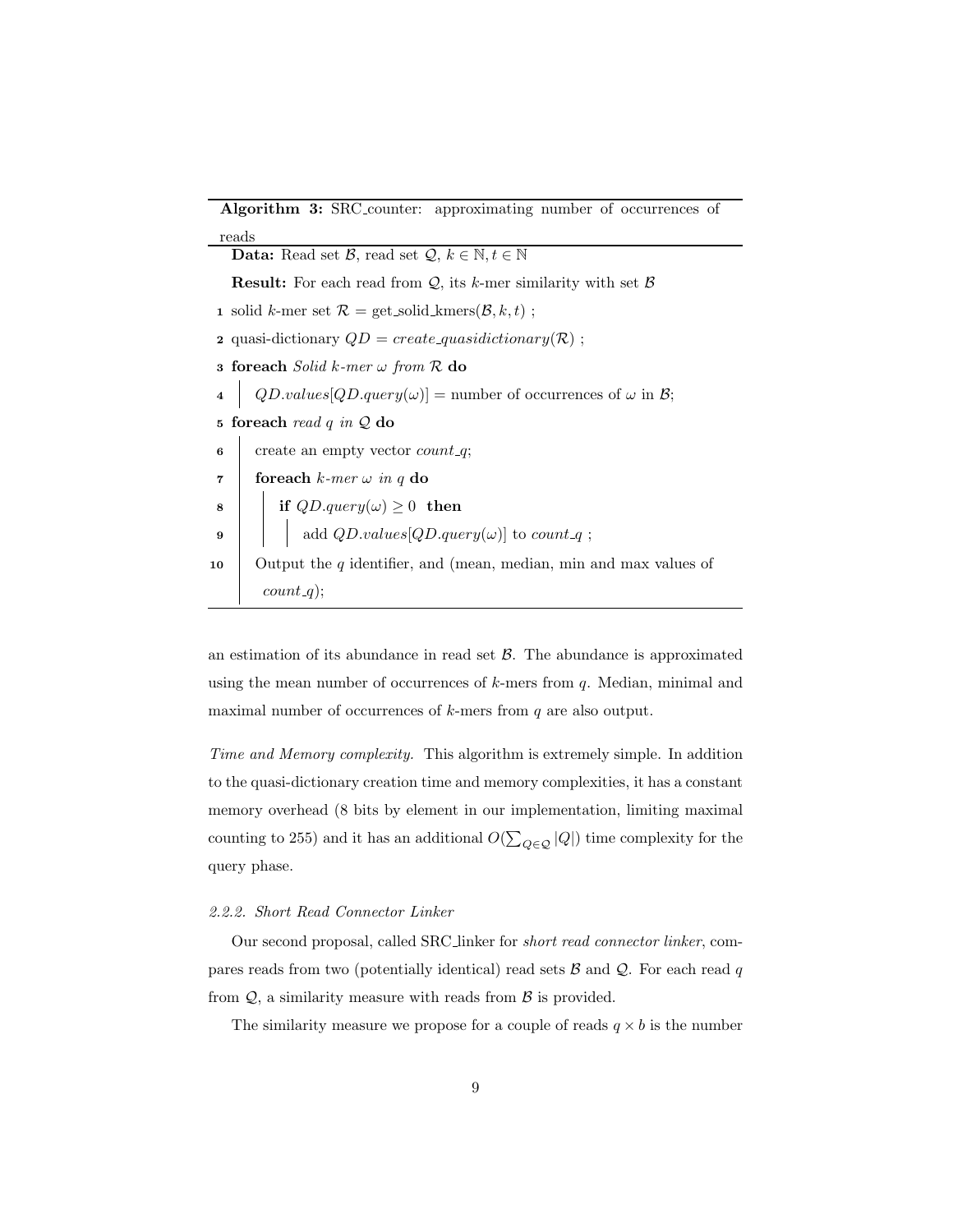Algorithm 4: SRC linker: identifying read similarities

<span id="page-9-8"></span><span id="page-9-7"></span><span id="page-9-6"></span><span id="page-9-5"></span><span id="page-9-4"></span><span id="page-9-3"></span>

|                                                          | <b>Data:</b> Read set $\mathcal{B}$ , read set $\mathcal{Q}, k \in \mathbb{N}, t \in \mathbb{N}, \overline{f} \in \mathbb{N}$ |  |  |  |  |
|----------------------------------------------------------|-------------------------------------------------------------------------------------------------------------------------------|--|--|--|--|
|                                                          | <b>Result:</b> For each read from $Q$ , its similarity with each read from set $\beta$                                        |  |  |  |  |
|                                                          | 1 solid k-mer set $\mathcal{R} = \text{get\_solid\_kmers}(\mathcal{B}, k, t)$ ;                                               |  |  |  |  |
|                                                          | <b>2</b> quasi-dictionary $QD = create\_quasidictionary(R)$ ;                                                                 |  |  |  |  |
|                                                          | a foreach read b in B do                                                                                                      |  |  |  |  |
| $\overline{\bf 4}$                                       | foreach $k$ -mer $\omega$ in b do                                                                                             |  |  |  |  |
| 5                                                        | if $QD.query(\omega) \geq 0$ then                                                                                             |  |  |  |  |
| 6                                                        | add identifier of b to $QD.values[QD.query(\omega)]$ ;                                                                        |  |  |  |  |
| $\overline{\mathbf{r}}$                                  | foreach read $q$ in $Q$ do                                                                                                    |  |  |  |  |
| 8                                                        | create a hash table $targetsa$ ;                                                                                              |  |  |  |  |
| 9                                                        | for each <i>position</i> $i$ in $q$ do                                                                                        |  |  |  |  |
| 10                                                       | $\omega = k$ -mer occurring position <i>i</i> in <i>q</i> ;                                                                   |  |  |  |  |
| 11                                                       | if $QD.query(\omega) \geq 0$ then                                                                                             |  |  |  |  |
| 12                                                       | foreach $tg\_id$ in vector $QD.values[QD.query(\omega)]$ do                                                                   |  |  |  |  |
| 13                                                       | $targets[tg_id][ii+k-1] = "True";$                                                                                            |  |  |  |  |
| 14                                                       | Output for $q$ information about positions covered by shared $k$ -mers                                                        |  |  |  |  |
| with each <sup>b</sup> read $tg_id$ from $\mathcal{B}$ . |                                                                                                                               |  |  |  |  |

<span id="page-9-9"></span><span id="page-9-2"></span><span id="page-9-0"></span><sup>a</sup>target keys are read ids, and each target value is a boolean vector of size |q| initially filled with " $False$ ".

<span id="page-9-1"></span> ${}^b$ In practice only reads whose number of positions covered by a shared k-mers is higher or equal to a user defined threshold are output

of positions on  $q$  that is covered by at least a  $k$ -mer that also occurs on  $b$ . Note that this measure is not symmetrical as the overlapping of shared  $k$ -mers from  $b$  and  $q$  may be distinct. More precisely, as reads may be of distinct sizes, the measure can be limited to a window of size  $w$  (user defined) on read  $q$ . The measure is then computed from the window that maximizes the number of positions covered by shared  $k$ -mer(s) with  $b$ .

The indexation phase is described in Algorithm [4](#page-9-2) and works as follows. A quasi-dictionary is created from solid  $k$ -mers of set  $\beta$  (see previous section for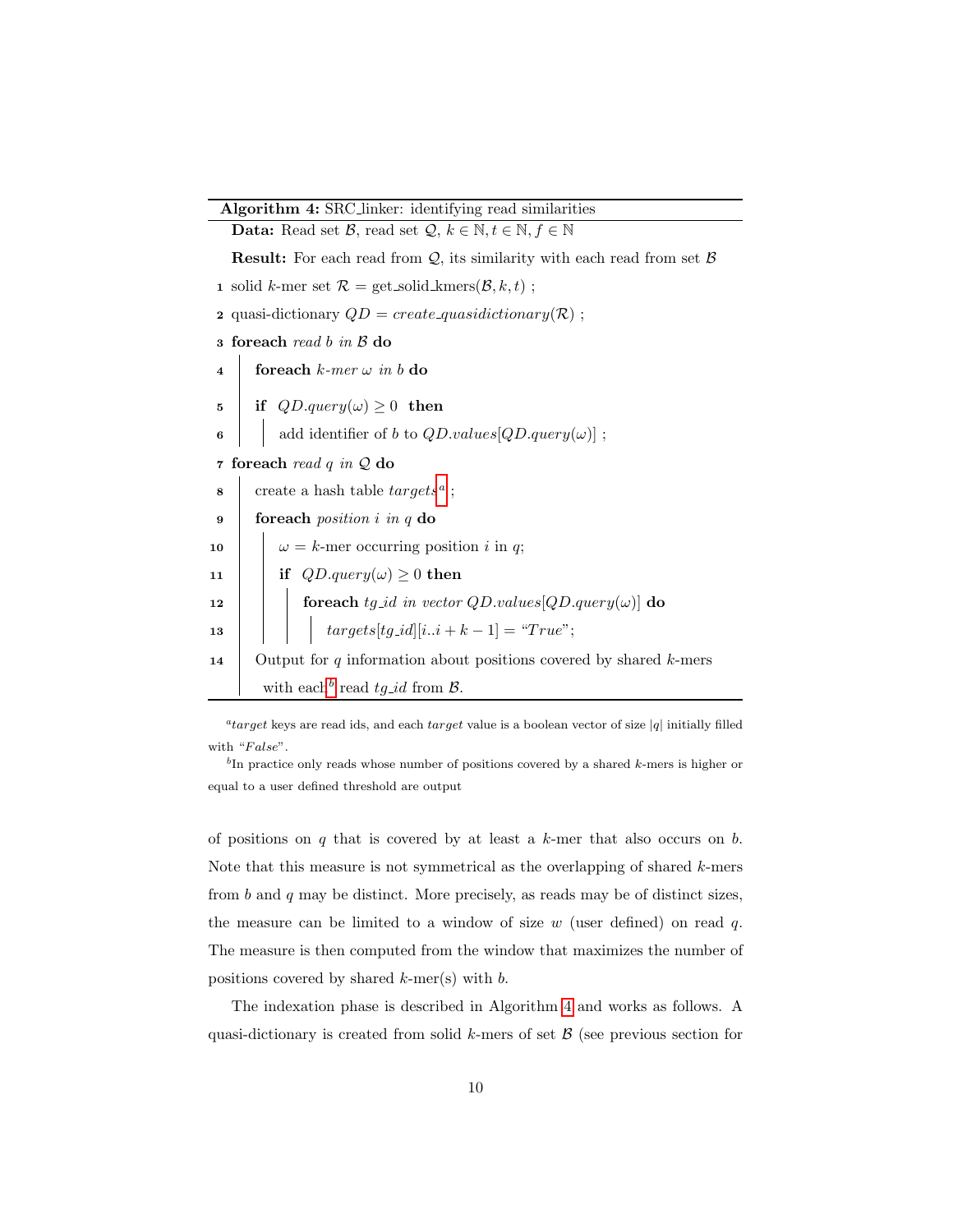comments about lines [1](#page-9-3) and [2\)](#page-9-4). Each element of the QD.values table stores for a solid k-mer w from  $\beta$  a list containing the identifiers of reads from  $\beta$  in which w occurs. See lines [3](#page-9-5) to [6.](#page-9-6) It is important to notice that k-mers  $\omega$  considered in the foor loop line [4](#page-9-7) may not belong to  $\mathcal R$  (non solid k-mers) and, in this case, have not been indexed in the quasi-dictionary.

The query phase (lines  $7$  to the end) works as follows. Each  $k$ -mer of each input query read  $q$  is queried in the quasi-dictionary. If this  $k$ -mer is associated to one or several reads from  $\mathcal{B}$ , then for each of them, one reminds using a boolean vectors, positions on  $q$  covered by this shared  $k$ -mer.

Once all  $k$ -mers of a read  $q$  are treated, the identifier of  $q$  is output and for each read  $b_j$  from  $\beta$  its identifier is output together with the number of shared  $k$ -mers with  $q$  (line [14\)](#page-9-9). In practice, in order to avoid quadratic output size and to focus only on similar reads, only reads sharing a number of k-mers higher or equal to a user defined threshold are output. Note that, for clarity purpose, Algorithm [4](#page-9-2) does not detail in line [14](#page-9-9) how the best window of size  $w$  is selected from each target read. This step is straightforward. It simply detects for each targeted tg\_id reads the i value such as  $targets[tg_id][i..i+w-1]$  maximizes the number of True values.

Time and Memory complexity. In addition to the quasi-dictionary data struc-ture creation, considering a fixed read size, Algorithm [4](#page-9-2) has  $O(N \times \overline{m})$  memory complexity and a  $O(N + \sum_{Q \in \mathcal{Q}} |Q| \times \overline{m})$  time complexity, with  $\overline{m}$  the average number of distinct reads from  $\mathcal B$  in which a k-mer from  $\mathcal Q$  occurs. In the worst case  $\overline{m} = N$ , for instance with  $\mathcal{B} = \mathcal{Q} = \left\{ A^{|\text{read}|} \right\}^N$ . In practice, in our tests as well as for real sets composed of hundred of million reads,  $\overline{m}$  is limited to  $\approx 2.22$ .

## 3. Results

This section aims at presenting the quasi dictionary data structure performances and its applications results in the context of bioinformatics. In the first part of this section are presented the general performances of the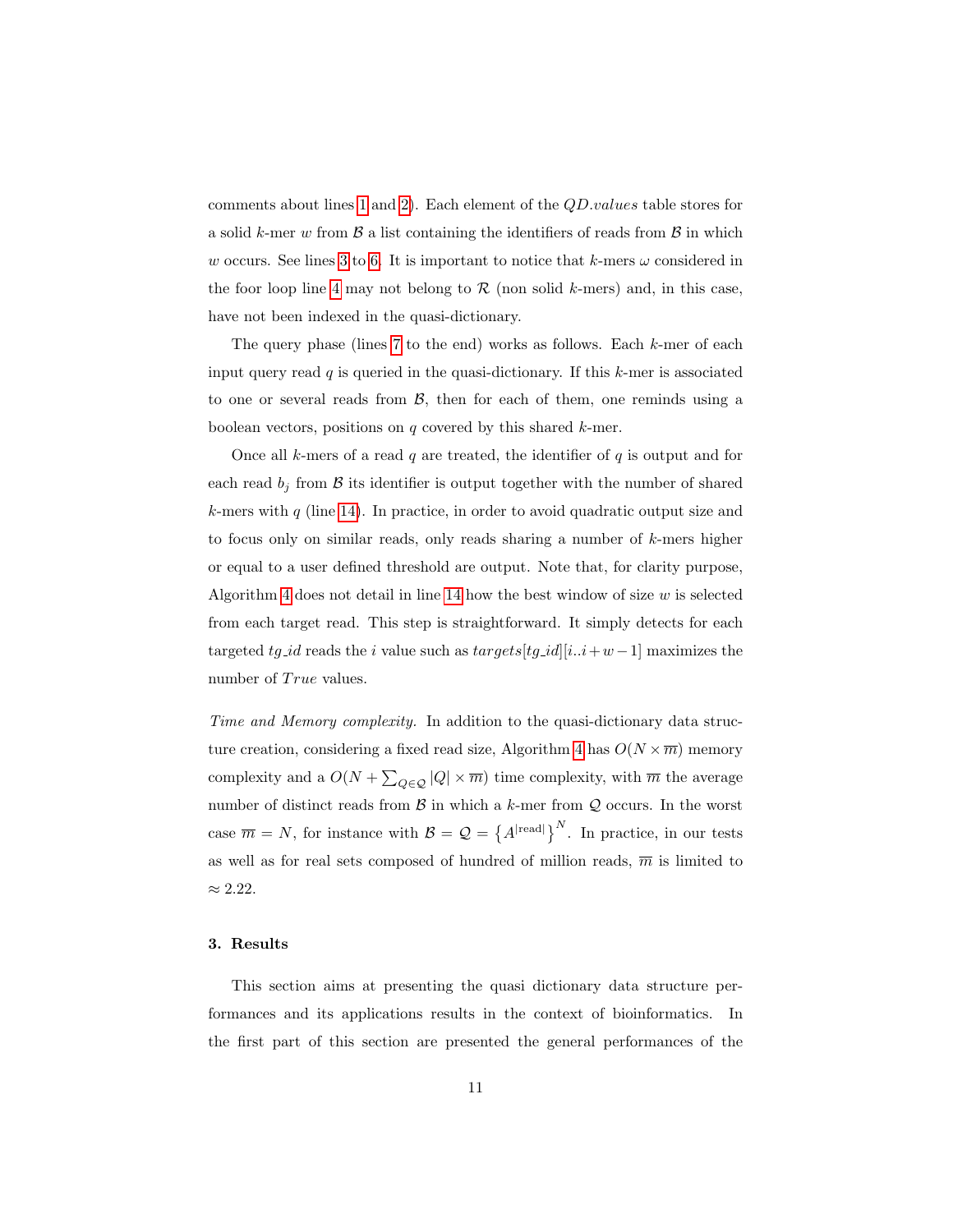quasi-dictionary in comparison to a broadly used hash table. We also use the SRC counter results to show the practical impact of false positive calls when using the quasi-dictionary.

In the second and third parts, we focus on the performances of the quasidictionary application SRC linker. This reflects the global and fundamental need in bioinformatics for tools able to retrieve similar reads between to read sets. Current technologies enable the access to two main different types of reads: short and long. Each read type brings its specific algorithmic problems. Short reads comes in more voluminous data sets. Long reads experiments contain usually less reads but longer sequences and more  $k$ -mers. They also have a subsequently higher error rate than small reads. Their noisy nature makes it difficult to obtain a good sensitivity. Each type of reads, short and long, implies the direct need of scaling methods and has its own dedicated tools that adapt to its specificity. This explains why tools in the benchmarks of the second section differ from tools in the third section. This is thus the occasion to demonstrate SRC linker's successful adaptability to both read types.

In the second part (Section [3.2\)](#page-14-0), we focus on short reads similarity computation. We compare to state of the art alignment tools to highlight the gain in scaling we provide.

In the third part (Section [3.3](#page-16-0) ), we tackle the long reads problem and show that our lightweight data structure enables us to be more robust to the high error rate than most of the tools and to be more scalable than another robust tool.

All tests performed on short reads (Sections [3.1](#page-12-0) and [3.2\)](#page-14-0) from a metage-nomic Tara Oceans [\[24\]](#page-25-0) read set ERR59928<sup>[3](#page-11-0)</sup>, composed of 189,207,003 reads of average size 97 nucleotides. From this read set, we created sub-sets by selecting first 100K, 1M, 10M, 50M and 100M reads (with K meaning thousand and M meaning million). Data set used for long reads experiments is described Section [3.3](#page-16-0) and in the Appendix.

<span id="page-11-0"></span> $^3$ <http://www.ebi.ac.uk/ena/data/view/ERR599280>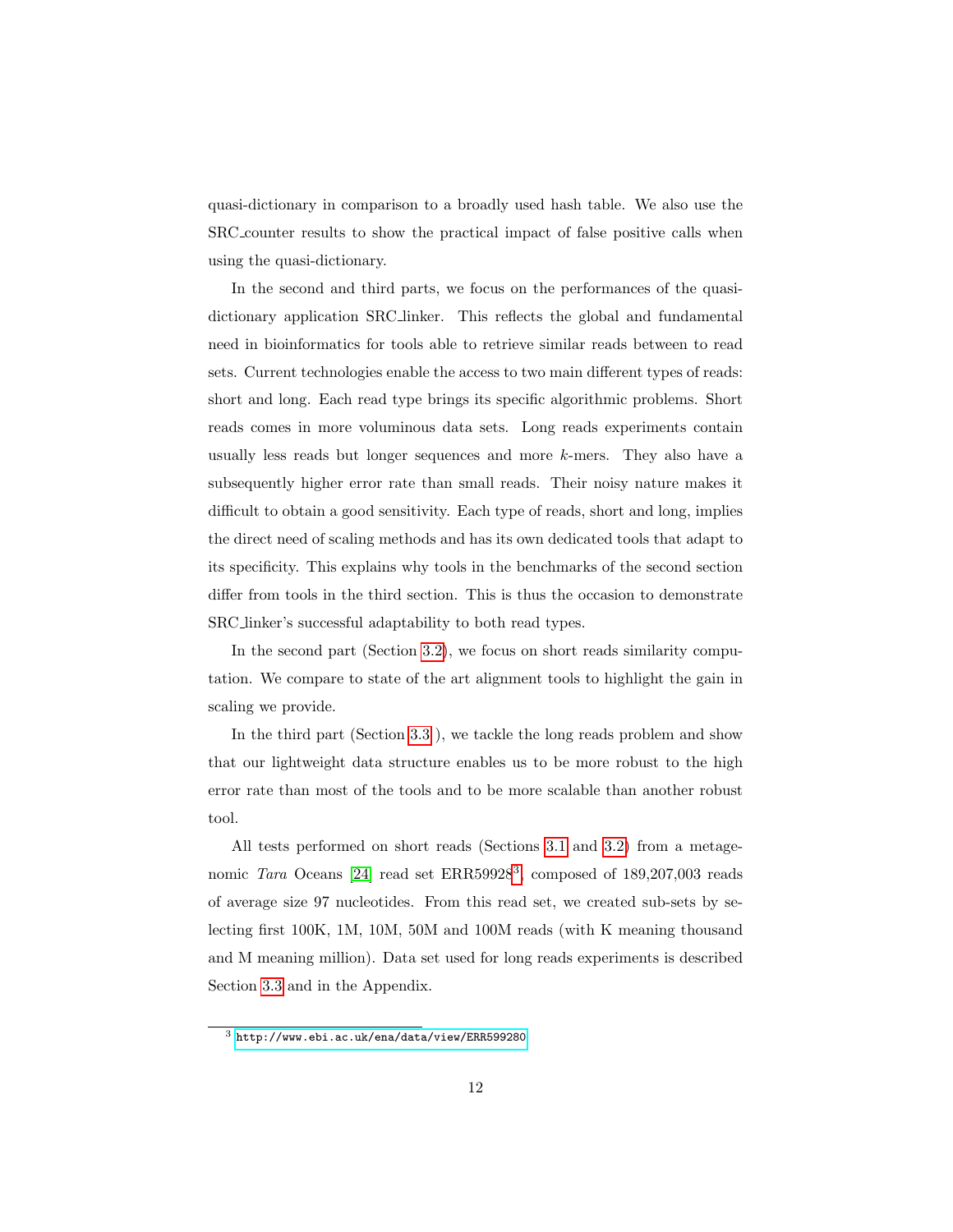Tests were performed on a Linux 20-CPU nodes running at 2.60 GHz with an overall of 252 GBytes memory.

# <span id="page-12-0"></span>3.1. Quasi-dictionary performances

We first performed tests enabling the evaluation of the gain of our proposed data structure when compared to a classical hash table. Secondly we provide results that enable to estimate the impact of false positives.

Indexed Data set  $(nb$  indexed  $k$ -mers) Construc. time (s) Memory (GB) Query Time(s) QD Hash QD QD62 Hash QD Hash 1M  $(64\times10^6)$ ) 16 96 0.23 0.61 2.46 11 17  $10M (622\times10^6)$ ) 174 979 1.78 5.40 23.58 11 17 50M  $(2,813\times10^6)$ ) 538 4,445 7.92 24.29 106.23 11 19  $100M (5,191\times10^{6})$ ) 1,322 7,995 14.58 44.80 202.88 13 19 Full  $(8,784\times10^{6})$ )  $\begin{array}{|c|c|c|c|c|c|c|c|} \hline 2,649 & - & 24.75 & 75.88 & - & 15 & - \ \hline \end{array}$ 

3.1.1. Standard hash table compared to quasi-dictionary index

<span id="page-12-1"></span>Table 1: Wallclock time and memory used for creating and for querying the quasi-dictionary using the default fingerprint size  $f = 12$  (denoted by "QD") and the C++ unordered map, denoted by "Hash". Column "k-mer count time" indicates the time DSK spent counting kmers. Tests were performed using  $k = 31$  and  $t = 1$  (all k-mers are solid). The query read set was always the 10M set. We additionally provide memory results using the quasi-dictionary with a fingerprint size  $f = 62$  (denoted by "QD62"). Construction and query time for QD62 are not shown as they are almost identical to the QD ones. On the full data set, using a classical hash table, the memory exceeded the maximal authorized machine limits (252 GB).

We tested the quasi-dictionary performances by indexing iteratively the read subsets plus the full ERR59928 set, each time querying reads from set 10M. We compared our solution performances with a classical indexation scheme done using the  $C++11$  unordered map hash table. Results are presented in Table [1.](#page-12-1) These results show that the quasi-dictionary is roughly an order of magnitude faster than a classical hash table solution. Moreover, the quasi-dictionary memory footprint is in average 10 times smaller. These results show that the hash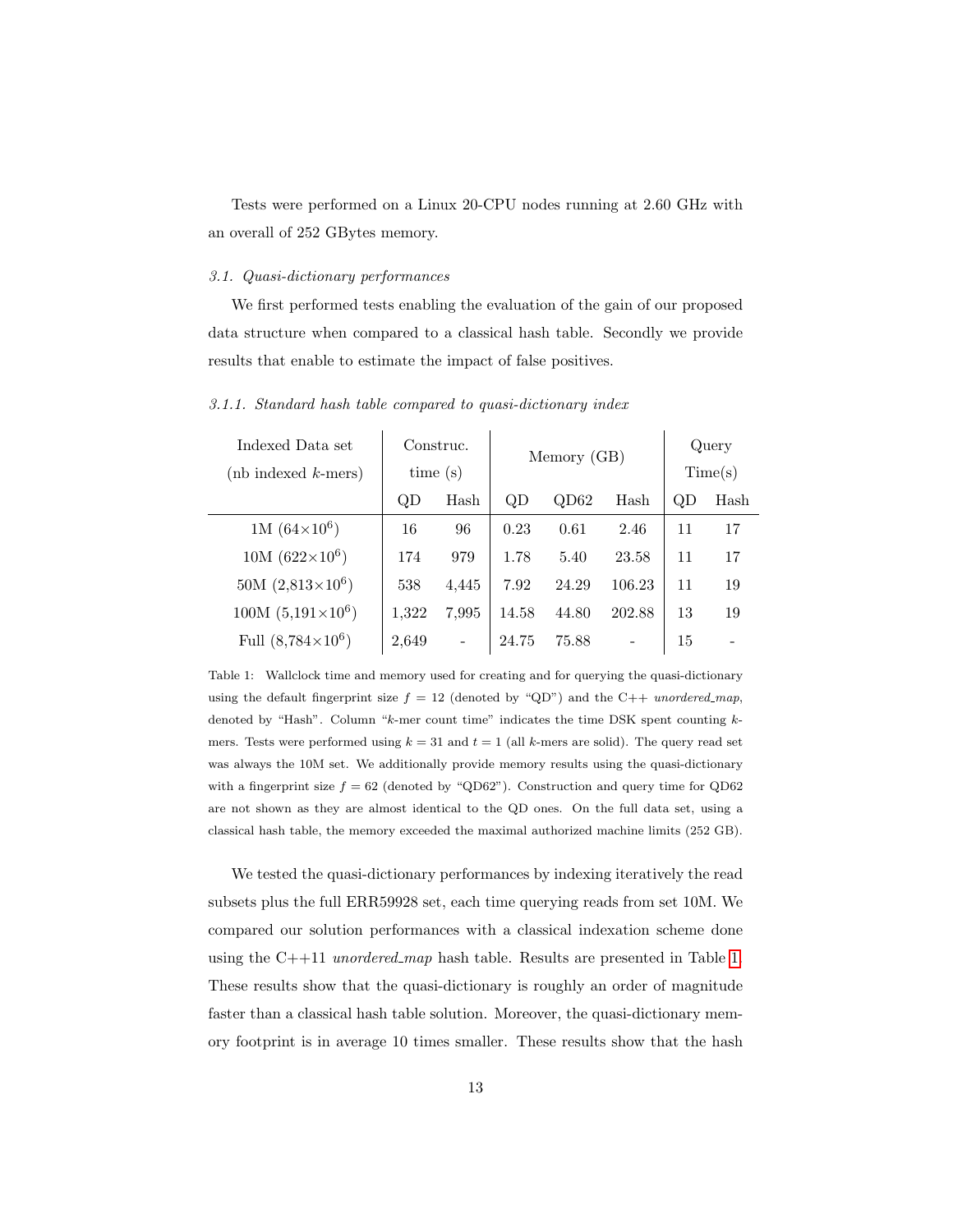table is not a viable solution scaling up current read sets composed of several billions k-mers. Notably, using a hash table, the full data set could not be indexed because of memory limits. Results also highlight the fact that the query is fast and only slightly depends on the number of indexed elements.

Importantly, using a fingerprint large enough, we can force the quasi-dictionary to avoid false positives. Here we used  $f = 62$ , so any 31-mer on the alphabet  $\{A, C, G, T\}$  can be assigned to a unique value in  $[0, 2^{62} - 1]$  and *vice versa*. As expected, the quasi-dictionary data structure size increases when  $f$  increases. Interestingly, on this example and as shown in Table [1,](#page-12-1) the size of the quasidictionary with  $f = 62$  remains on average 4 times smaller than the size of the hash-table. Keeping in mind that the quasi-dictionary is faster to construct and to query, the usage of this data structure avoiding false positives presents only advantages compared to the hash table usage for indexing a static set. However, we recall that avoiding false positives works well here because one an alphabet of size four, using a fingerprint of size  $f = 62$  is sufficient to represent exactly any 31-mer. With larger alphabets such as the amino-acids (22 characters) or the Latin ones, the usage of a hash table is recommended if false positives are not tolerated.

#### 3.1.2. Approximating false positives impact

We propose an experiment to assess the impact on result quality when using a probabilistic data structure instead of a deterministic one for estimating read abundances. Thus in this experiment, we used the SRC Counter tool, used for estimating the read coverage of a read set.

We used the 100M reads set both for the indexation and the querying, thus providing an estimation of the abundance of each read in its own read set. We made the indexation using  $k = 31$  and  $c = 2$ . Note that, with  $c = 2$  only k-mers seen twice or more in the set are solid and indexed. In this example only  $756,804,245$  k-mers are solid among the  $5,191,190,377$  distinct k-mers present in the read set. This means that  $85.4\%$  of queried k-mers are not indexed, this matter of fact enables to measure the impact of the quasi-dictionary false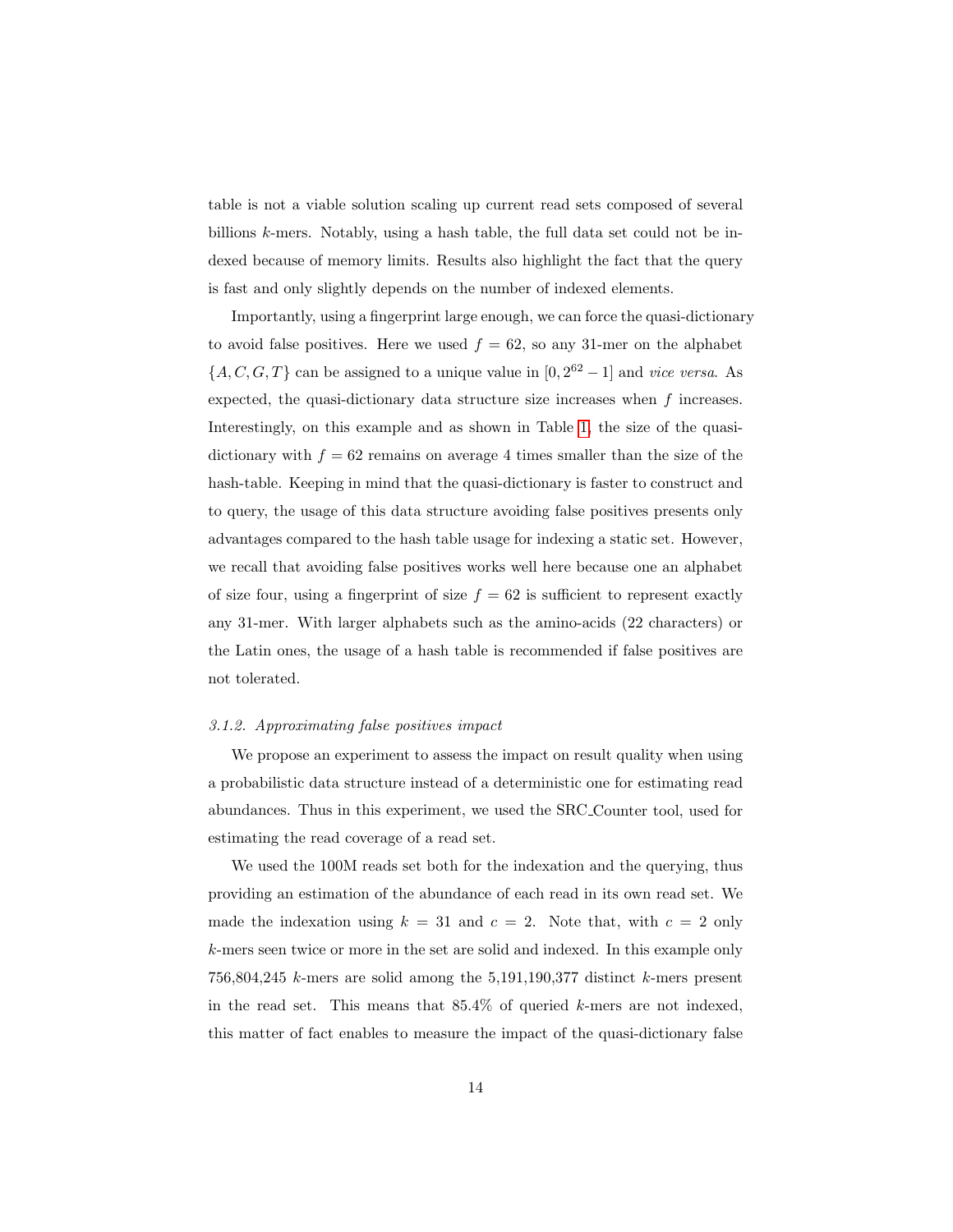positives. We applied the SRC Counter algorithm as described in Algorithm [3,](#page-8-0) using  $f = 12$  or  $f = 62$ . With  $f = 12$ , the false positive rate is non null (see Section [2.1.1\)](#page-3-0) while with  $f = 62$ , as previously mentioned, there are no false positives with  $k = 31$ . These two experiments thus enable to evaluate the impact of false positives when using the quasi-dictionary for downstream analyses such as read abundance estimations.

Because of the quasi-dictionary false positives, counts obtained with  $f =$ 12 are an over-estimation of the real result obtained with  $f = 62$ . Thus, we computed for each read the observed difference in the counts between results obtained with the two approaches. The max over-approximation is 26.9, and the mean observed over-approximation is  $7.27 \times 10^{-3}$  with a  $3.59 \times 10^{-3}$  standard deviation. Thus, bearing in mind that the average estimated abundance of each read is  $\approx 2.22$ , the average count over-estimation represents  $\approx 0.033\%$  of this value. Such divergences are negligible for downstream analyses.

# <span id="page-14-0"></span>3.2. Identifying similar reads on short sequences

This section deals with short reads experiments that need highly scalable structures because of the voluminous data sets often encountered. We set a benchmark of the SRC linker method with comparisons to state of the art tools that can be used in current pipelines for the read similarity identification presented in this paper. We compared our tool using the default parameters with the classical method BLAST [\[6\]](#page-22-4) (version 2.3.0), with default parameters. BLAST is able to index big data sets, and consumes a reasonable quantity of memory, but the throughput of the tool is relatively low and only small data sets were treated within the timeout (10h, wallclock time). We also included two broadly used mappers, that may be used for finding read similarities. We used Bowtie2 [\[25\]](#page-25-1) (version 2.2.7), and BWA [\[26\]](#page-25-2) (version 0.7.10). By default these two tools only output the best possible alignment found. To enable the comparison with BLAST and our method, we used the "any alignment" mode (-a mode in Bowtie2, -N for BWA) in order to output all alignments found instead of the best one only. Both tools are not well suited to index large set of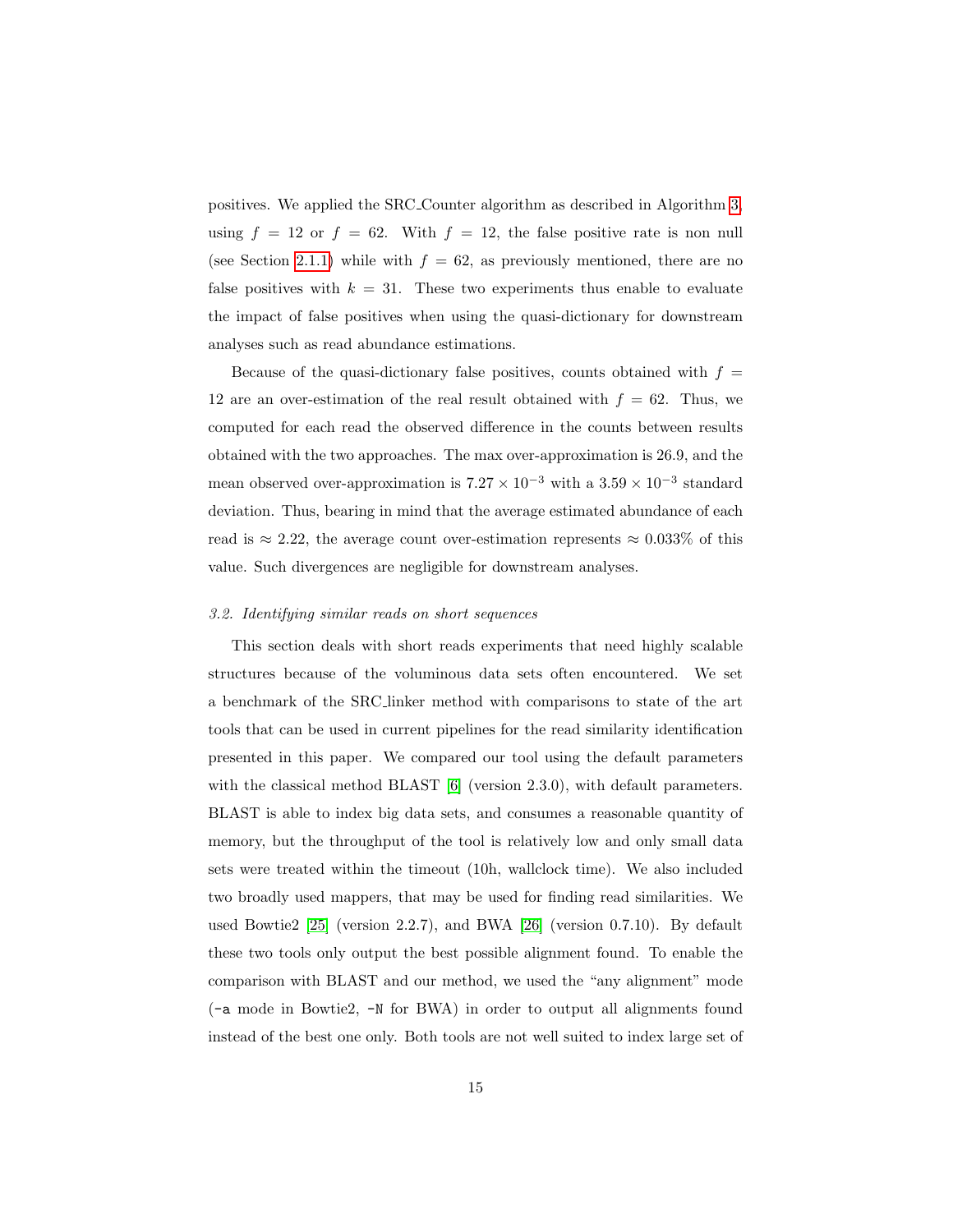short sequences nor to find all alignments and therefore use considerably more resources than their standard usage. We also compared SRC linker to starcode (1.0), that clusters DNA sequences by finding all sequences pairs below a  $distance$  metric<sup>[4](#page-15-0)</sup>.

Importantly, notice that such comparisons are unfair insofar as compared tools provides much more precise distance information between pair of reads than SRC linker and performs additional tasks. However, our benchmark highlights the fact that such approaches suffer from intractable number of read comparisons, as demonstrated by presented results.

|        | Data set               | 100K  | 1M     | 10M     | 100M   | Full   |
|--------|------------------------|-------|--------|---------|--------|--------|
|        | N <sub>b</sub> solid   | 0.2   | 0.6    | 22      | 757    | 1,880  |
|        | k-mers $(\times 10^6)$ |       |        |         |        |        |
|        | <b>Blast</b>           | 52    | 795    |         |        |        |
|        | Bowtie2                | 51    | 10,644 |         |        |        |
| Time   | BWA                    | 106   | 3,155  | 62,912  |        |        |
| (s)    | starcode               | 29    | 1,103  | 131,139 |        |        |
|        | SRC_linker             | 5     | 45     | 587     | 14,748 | 40,828 |
|        | <b>Blast</b>           | 18.5  | 24.5   |         |        |        |
|        | Bowtie2                | 0.77  | 5.54   |         |        |        |
| Memory | BWA                    | 0.49  | 3.4    | 5.9     |        |        |
| (GB)   | starcode               | 12.06 | 18.18  | 73.5    |        |        |
|        | SRC_linker             | 1.07  | 1.28   | 3.61    | 44.37  | 110.84 |

<span id="page-15-1"></span>Table 2: CPU time and memory consumption for indexing and querying a data set versus itself. Tests were performed using  $k = 31$  and  $t = 2$  (k-mers seen twice or more are solid). We set a timeout of 10h. BLAST crashed for 10M data set, Bowtie2 reached the timeout we set with more than 200h (CPU) for 10M reads. BWA reached the timeout for 100M reads (more than 200h (CPU) on this data set). On the 100M data set, starcode also reached the timeout. Only SRC linker finished on all data sets.

<span id="page-15-0"></span><sup>4</sup>The Levenshtein distance defined as the minimum number of insertions, deletions and substitutions needed to transform one sequence into another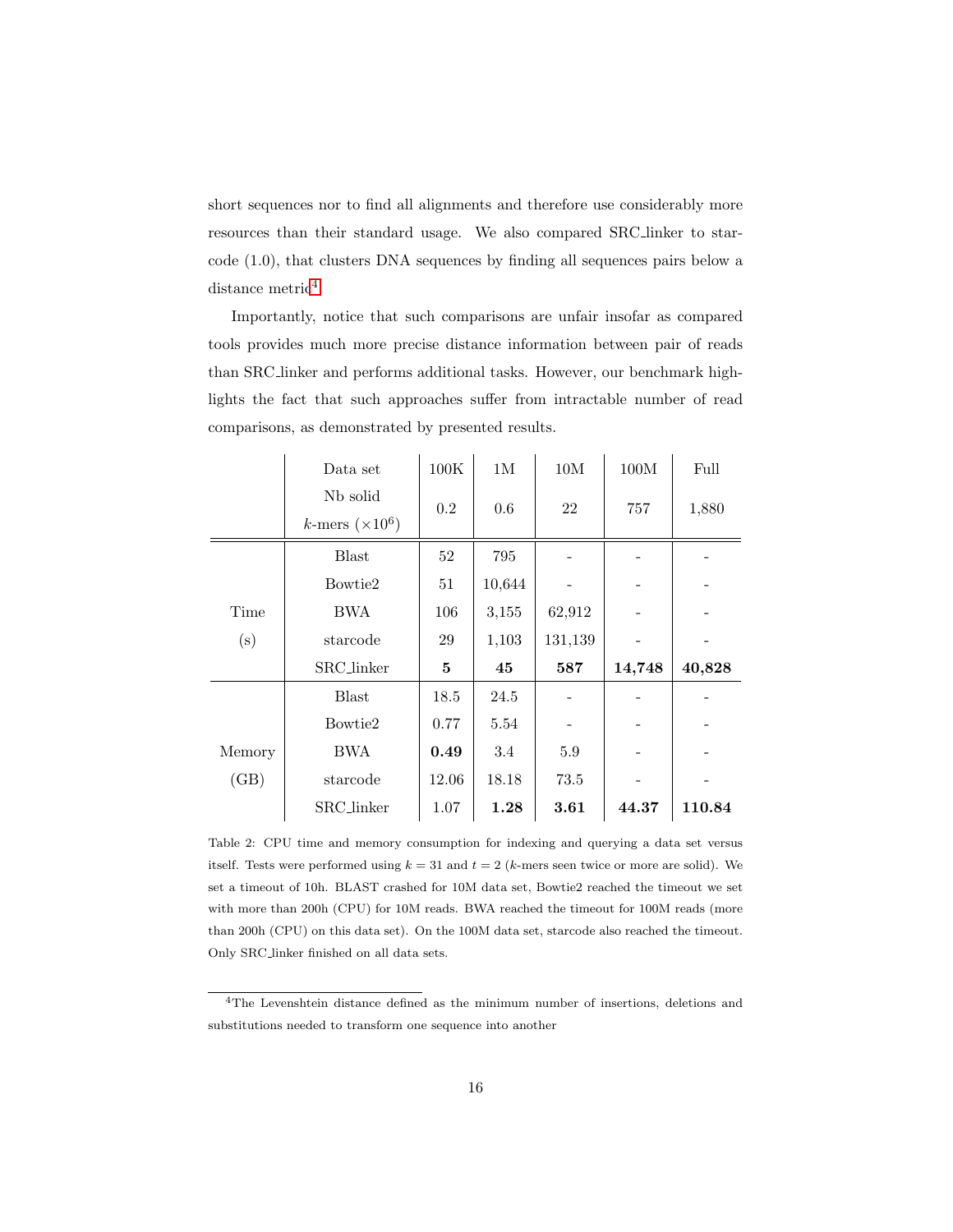Because of the time or memory limitations we could compare against all methods only up to 1M reads. Results are reported Table [2.](#page-15-1) BWA performed better than the two other tools in terms of memory, being able to scale up to 10M reads, while Bowtie2 and BLAST could only reach 1M reads comparison. On this modest size of read set, we see that SRC linker is already ahead both in terms of memory and computation time. The gap between our approach and others increases with the amount of data to process. Dealing with the full data set reveals the specificity of our approach, being the unique able to scale such data set.

#### <span id="page-16-0"></span>3.3. Using SRC linker on long, spurious sequences

In this section we focus on long, spurious reads. They appeared in the last few years and are longer at least an order of magnitude from short reads (thousands of bases instead of hundreds for short reads technologies). They notably come at the price of a highly increased error rate: up to 15% [\[27\]](#page-25-3) and even get higher [\[28,](#page-25-4) [29\]](#page-25-5) depending on the technology used, while it is rather lower than  $1\%$  in short reads. This time, scaling challenges are intertwined with sensitivity challenges as the sequences are very noisy.

A vast majority of k-mers created by sequencing errors in the sequences do not exist in the original DNA. Moreover as we look for small  $k$ -mers, depending on the coverage and on the size of  $k$ -mers, it can be likely that many spurious k-mers show occurrences above 2 in the data set [\[30\]](#page-25-6). This states that having a good recall while remaining precise is a real hard task. We remind that the recall represents the number of relevant element retrieved among all relevant elements. The precision represents the number of relevant element among the retrieved elements. The recall and precision formulas used in this framework are proposed in the appendix.

Relying on the quasi-dictionary, we argue we can afford to index all (solid) k-mers at a reasonable cost and then benefit from a more complete information about the content of the reads. This has a positive effect on our recall. We also controlled that our precision would remain high. Since these technologies are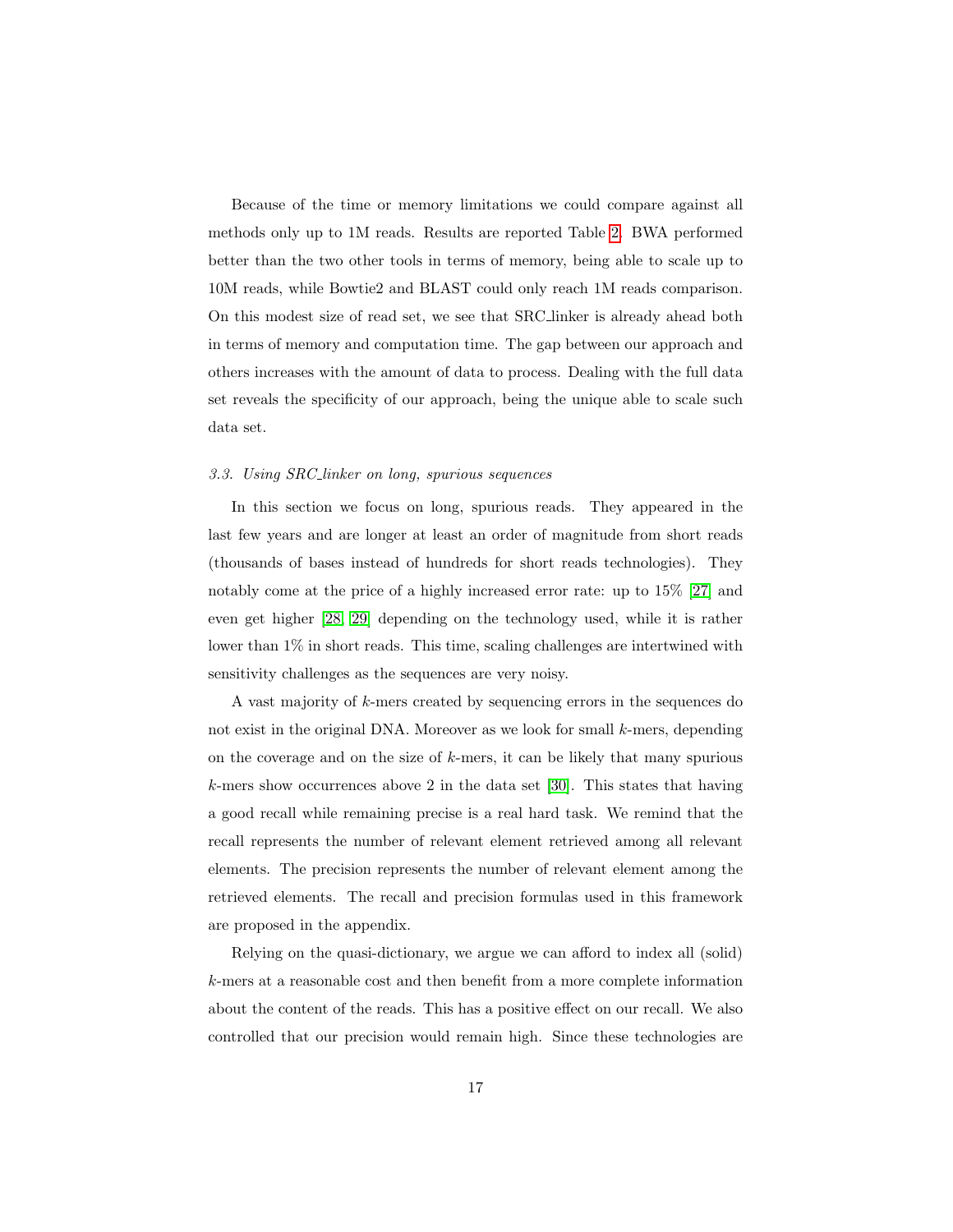only a few years old, a small number of tools exist in the literature to handle the long reads in terms of retrieving similarities. To tackle these issues, other state of the art tools like Minimap [\[16\]](#page-24-0) and MHAP [\[17\]](#page-24-1) make the choice to index only a subset of k-mers using minimizers [\[31\]](#page-25-7). Another tool, GraphMap [\[18\]](#page-24-2) does not use minimizers but relaxes the condition of exact matches of  $k$ -mers, by using seed designs that allow errors.

In order to estimate the impact of indexing all k-mers using the quasidictionary in the context of long spurious reads comparisons, we simulated long reads coming from different regions of a genome, and we compared the three described approaches to ours. Our goal here is to demonstrate the potential offered by the quasi-dictionary data structure. Thus we must precise that the comparison proposed is not absolutely fair to the extent that the four presented tools do not make the same choices once reads are mapped. MHAP and GraphMap offer post-treatments while Minimap and SRC linker stick to the single recruitment phase. Versions of each software, command lines, and the detailed description of the simulation are provided in Appendix.

|                 | Minimap | <b>MHAP</b> | GraphMap | SRC linker |
|-----------------|---------|-------------|----------|------------|
| $Recall(\%)$    | 99.31   | 86.54       | 97.77    | 97.96      |
| $Precision(\%)$ | 99.83   | 96.74       | 99.53    | 99.58      |
| F-measure       | 99.57   | 91.35       | 99.15    | 98.76      |
| Memory (GB)     | 6.37    | 25.94       | 11.87    | 2.55       |
| Time(m:ss)      | 0:24    | 3:19        | 9:00     | 5:49       |

<span id="page-17-0"></span>Table 3: Precision and recall followed by time and memory performances for 100K simulated long reads on 1K distinct regions on the C. elegans genome, with 12% error rate. The Fmeasure is the harmonic mean of precision and recall.

The results from two simulations of increasing error rates are presented in Tables [3](#page-17-0) and [4.](#page-18-0)

From those results we can see that the key advantage expected from minimizers methods, time and memory low footprint, is met with Minimap and only half-met with MHAP (which shows a quite high memory consumption).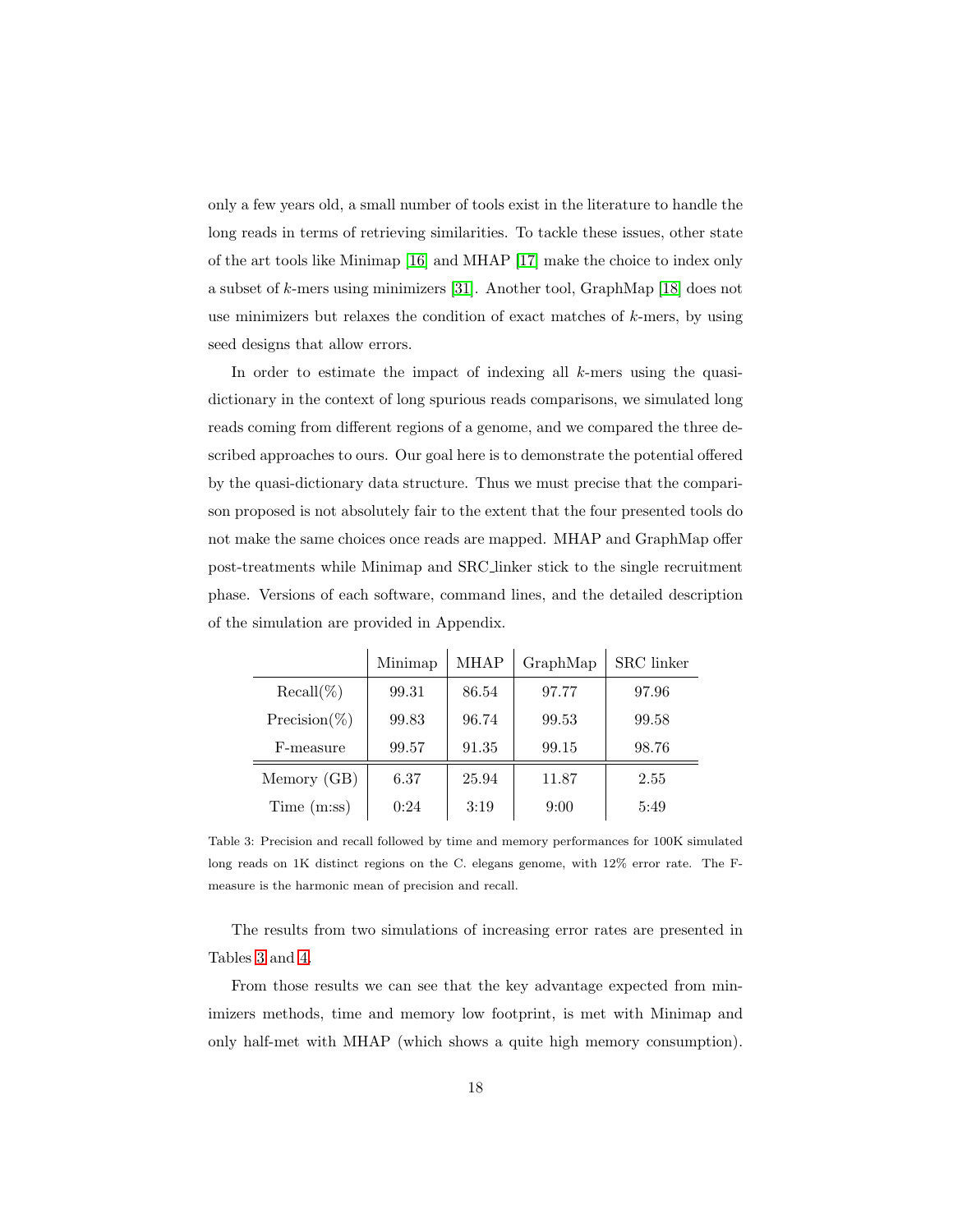|                 | Minimap | <b>MHAP</b> | GraphMap | SRC_linker |
|-----------------|---------|-------------|----------|------------|
| $Recall(\%)$    | 63.25   | 14.21       | 92.08    | 91.95      |
| $Precision(\%)$ | 99.89   | 86.94       | 99.72    | 97.89      |
| F-measure       | 77.46   | 24.43       | 95.75    | 94.83      |
| Memory (GB)     | 6.38    | 26.32       | 12.03    | 2.65       |
| Time(m:ss)      | 0:24    | 3:20        | 9:09     | 7:35       |

<span id="page-18-0"></span>Table 4: Precision and recall followed by time and memory performances for 100K simulated long reads on 1K distinct regions on the C. elegans genome with a 15% error rate.

If SRC linker running time if quite high and comparable to GraphMap's, it however has the lowest memory footprint, while indexing more elements than Minimap and MHAP.

On 100K long reads with 12% error (Table [3\)](#page-17-0), with the exception of MHAP recall, all tools present near perfect precision and recall. All three state of the art tool provide a high precision rate on this first experiment, as expected provided the filters they embed. As we increased the error to a more difficult scenario (Table [4\)](#page-18-0), we can see that MHAP and Minimap recall scores decrease while GraphMap maintains very high recall and precision. Our recall outperforms those of other tools, however, as expected, we reach a lower precision than GraphMap.

This shows that SRC linker already provides acceptable precision without any post-treatment on the contrary to GraphMap and MHAP that use downstream filters. This also shows that we successfully mimic GraphMap in its ability to adapt to varying error rates.

Minimap is presented as an experimental tool and has not the ambition to reach the recalls of the other tools that integrate more developments. Its force relies in its lightweight and fast execution. A third data set of higher size (1M reads for 10K distinct regions) is generated to show the scalability of each method. GraphMap ran for more than 15 hours on the bigger data set thus reached the timeout we set. MHAP crashed on this bigger data set.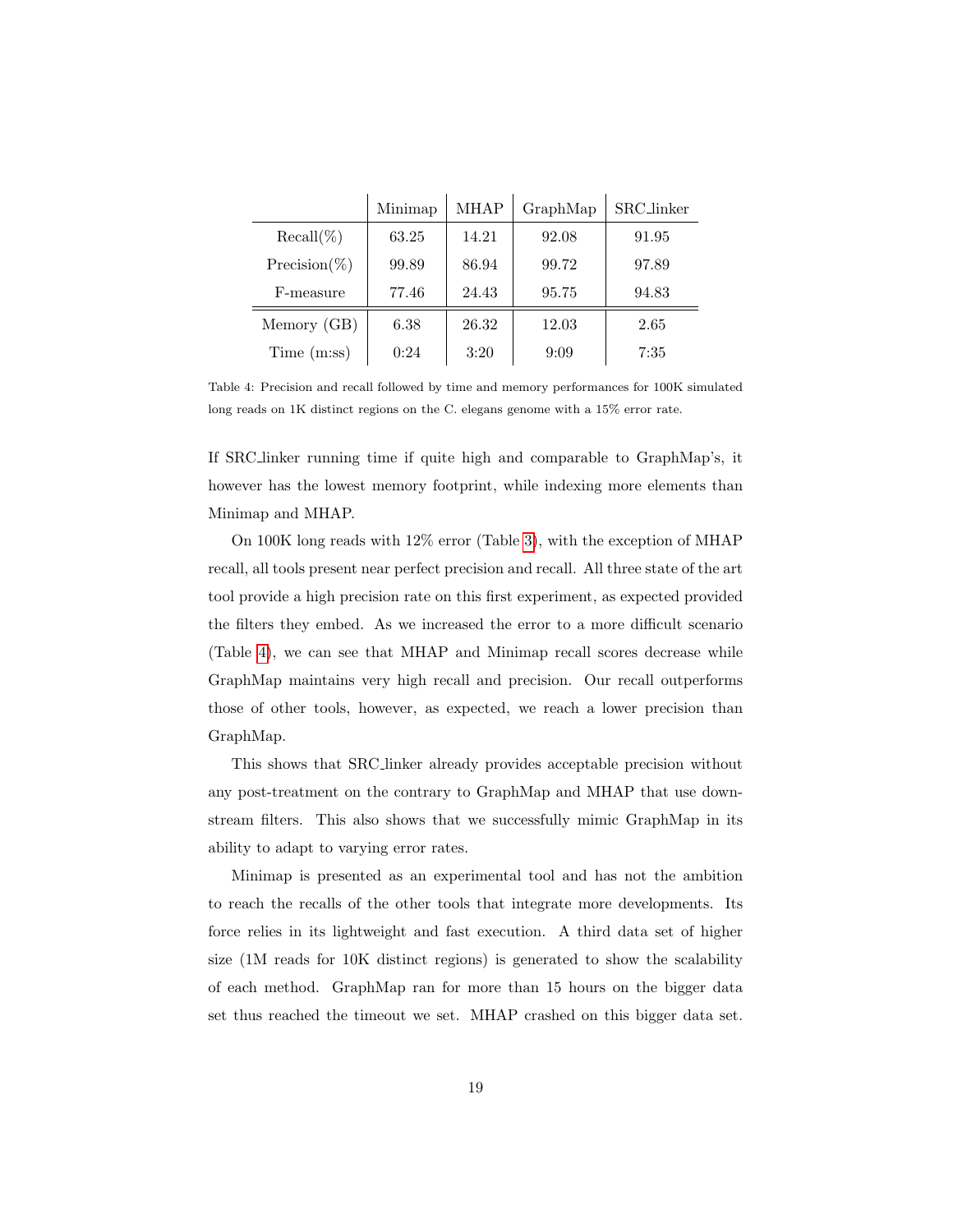All in all only Minimap and SRC linker managed to scale on the bigger data volume. They obtained following results: 98.56% recall and 97.95% precision for Minimap, and 98.28% recall and 92.63% precision for SRC linker.

In these experiments we chosen the parameters of SRC linker to optimize its F-measure, giving results not always in favour of precision. The SRC linker precision could be improved using downstream filters or more stringent parameters.

We shown that the tool we provide, while being simple works well as a recruitment tool for highly noisy sequences thanks to its ability to preserve as much information as possible about the sequences. It presents both advantages to be robust to changes over errors or read length, and to be scalable.

Importantly, we recall that our message here is not to outperform state-ofthe-art long read mappers that were designed and optimized specifically for this task. We simply want to show the application potential that our data structure offers.

### 4. Conclusion

In this contribution, we propose a new indexation scheme based on a Minimal Perfect Hash Function (MPHF) together with a fingerprint value associated to each indexed element. Our proposal is a probabilistic data structure that has similar features than Bloomier filters, with smaller memory fingerprint. This solution is resource-frugal (we have shown experiments on sets containing more than eight billion elements indexed in  $\approx 44$  minutes and using less than 25GB RAM) and opens the way to new (meta)genomic applications. As proofs of concept, we proposed two novel applications: SRC counter and SRC linker. The first estimates the abundance of a sequence in a read set. The second detects similarities between pair of reads inter or intra-read sets. These applications are a start for broader uses and purposes.

Two main limitations of our proposal due to the nature of the data structure can be pointed out. Firstly, compared to standard hash tables, our indexing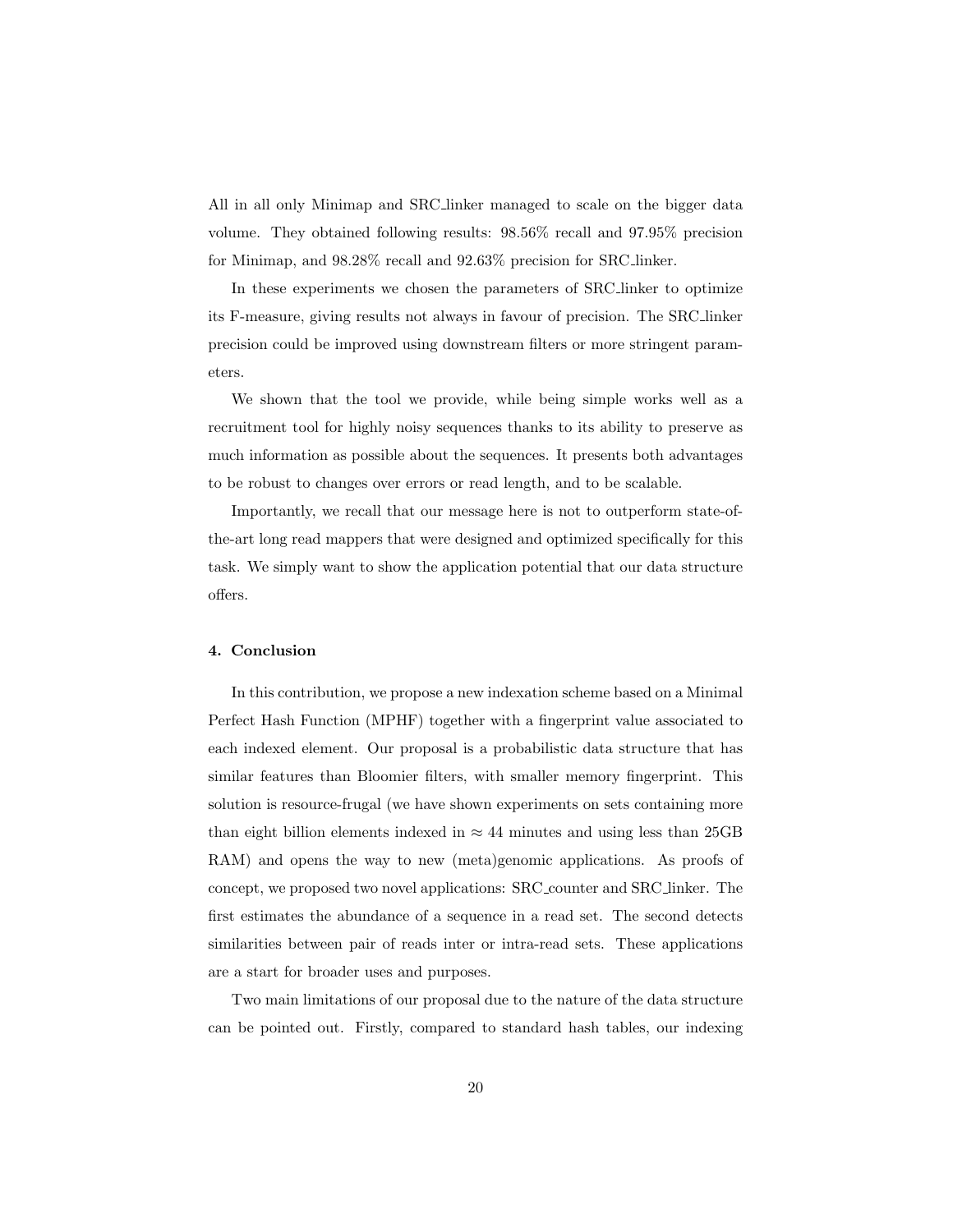data structure presents the following drawback: the exact set of keys to index has to be static and defined previously to the data structure creation. This is a clear limitation for non fixed set of keys. Secondly, our data structure can generate false positives during query. Even with the proposed false positive ratio limited to  $\approx 2.10^{-4}$  with defaults parameters, it may not be adapted for all applications. However we can force our tools to avoid false positives by using as a fingerprint the key itself. Interestingly, it still provides better time and memory performances than using a standard hash table in the DNA kmer indexing context, with  $k = 31$ , which is a very common value for read comparisons [\[7\]](#page-22-5).

We could improve our technique to recognize key from the original set, using techniques from the hashing field [\[32\]](#page-25-8) or from the set representation field [\[33\]](#page-26-0). We could thus hope to represent a non-probabilistic dictionary with a tractable memory footprint or achieve a smaller false positive rate with the same or a reduced memory usage.

Regarding the bioinformatics applications for short reads, the results we provide show that alignment-based approaches do not scale when it comes to find similar reads in data sets composed of millions of sequences. The fact that high throughput sequencing data counts rarely less than millions reads justifies our approach based on k-mer similarity. Moreover our approach is more straightforward and requires less parameters and heuristics than mapping approaches, that can sometimes turn them into black boxes. However, our alignment-free approach remains less precise than mapping. An important future work will be to further evaluate our results in terms of sensitivity and precision in comparison to well-known and widely used tool as BLAST [\[6\]](#page-22-4).

As for long reads application, MHAP and GraphMap embed filters to increase their mapping precision, while Minimap and SRC linker share the property of integrating no post-treatment heuristics. We showed we attained other state of the art tools in terms of recall and almost reached their precision without specific developments in our tool. We could however increase this precision by tuning parameters or by integrating more developments. We combined high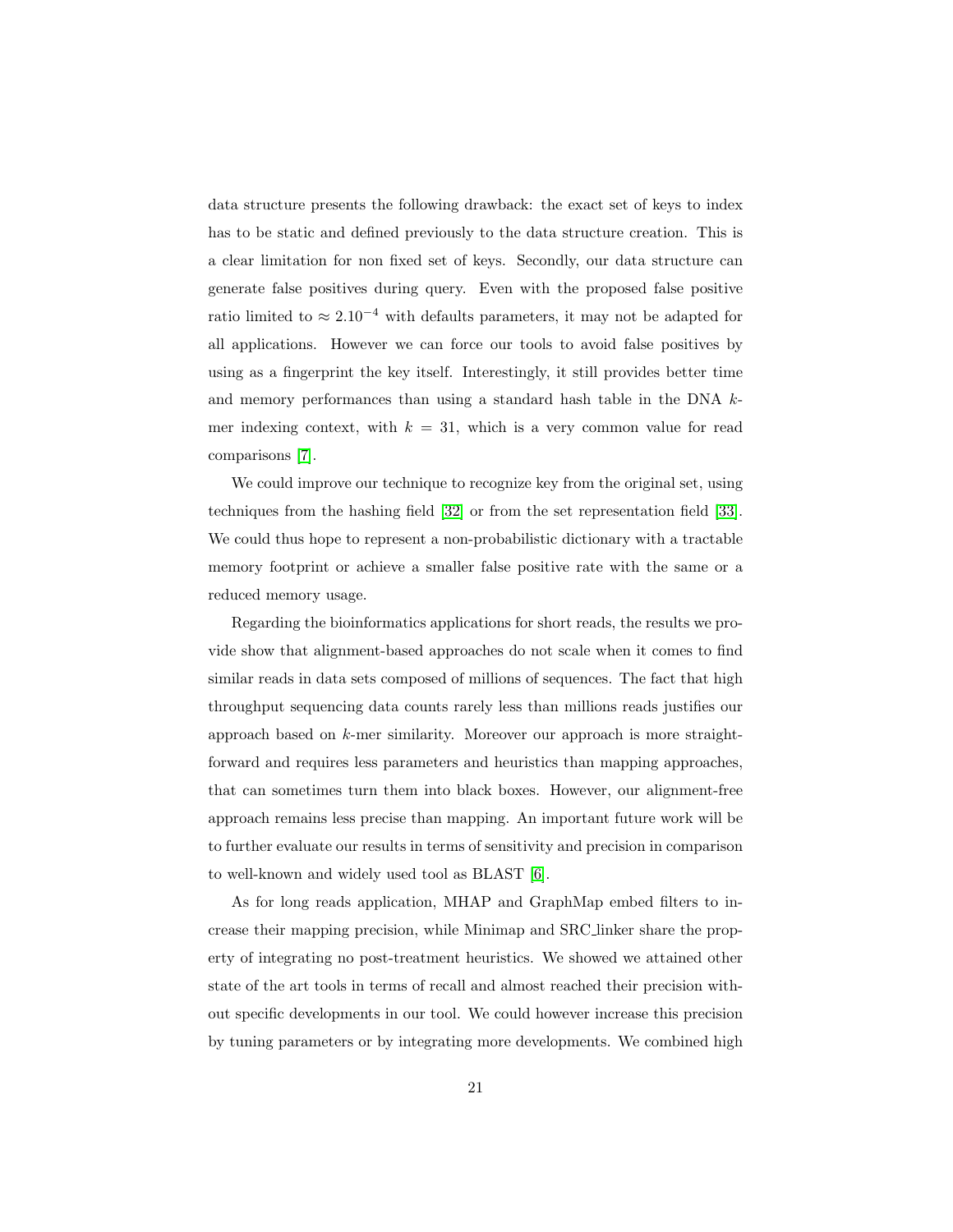quality results in different ranges of errors with an ability to scale. Such a combination is a strength of our approach in comparison to other tools.

We shown one particularity of these application of the quasi-dictionary is that they are generic as they can be applied both short and long reads for similar purposes. The simplicity of the tools we presented makes them easy to modify them in any way to better fit to a given problem. Moreover, in their current form they already have straightforward applications examples in biology, such as the building of sequences similarity networks (SSN) [\[34\]](#page-26-1) using SRC linker. SSN have recently been adapted to address an increasing number of biological questions investigating both patterns and processes: e.g. genomes heterogeneity [\[35\]](#page-26-2); microbial complexity and evolution [\[36\]](#page-26-3); microbiome adaptation [\[37,](#page-26-4) [38\]](#page-26-5) or to explore the microbial dark matter [\[39\]](#page-26-6). These applications often bring voluminous reads experiments and large SSN problem instances, where SRC linker will scale when other classical tools cannot be applied. Finally, the successful utilization and the perspectives of our structure on bioinformatics problems should not narrow the potential broad applications in other fields, as the general framework could be adapted to many other questions.

## Acknowledgments

This work was funded by French ANR-12-BS02-0008 Colib'read project. We thank the GenOuest BioInformatics Platform that provided the computing resources necessary for benchmarking. We warmly thank Guillaume Rizk and Rayan Chikhi for their work on the MPHF and for their feedback on the preliminary version of this manuscript.

## References

<span id="page-21-0"></span>[1] Z. D. Stephens, S. Y. Lee, F. Faghri, R. H. Campbell, C. Zhai, M. J. Efron, R. Iyer, M. C. Schatz, S. Sinha, G. E. Robinson, Big Data: Astronomical or Genomical?, PLOS Biology 13 (7) (2015) e1002195. [doi:](http://dx.doi.org/10.1371/journal.pbio.1002195) [10.1371/journal.pbio.1002195](http://dx.doi.org/10.1371/journal.pbio.1002195).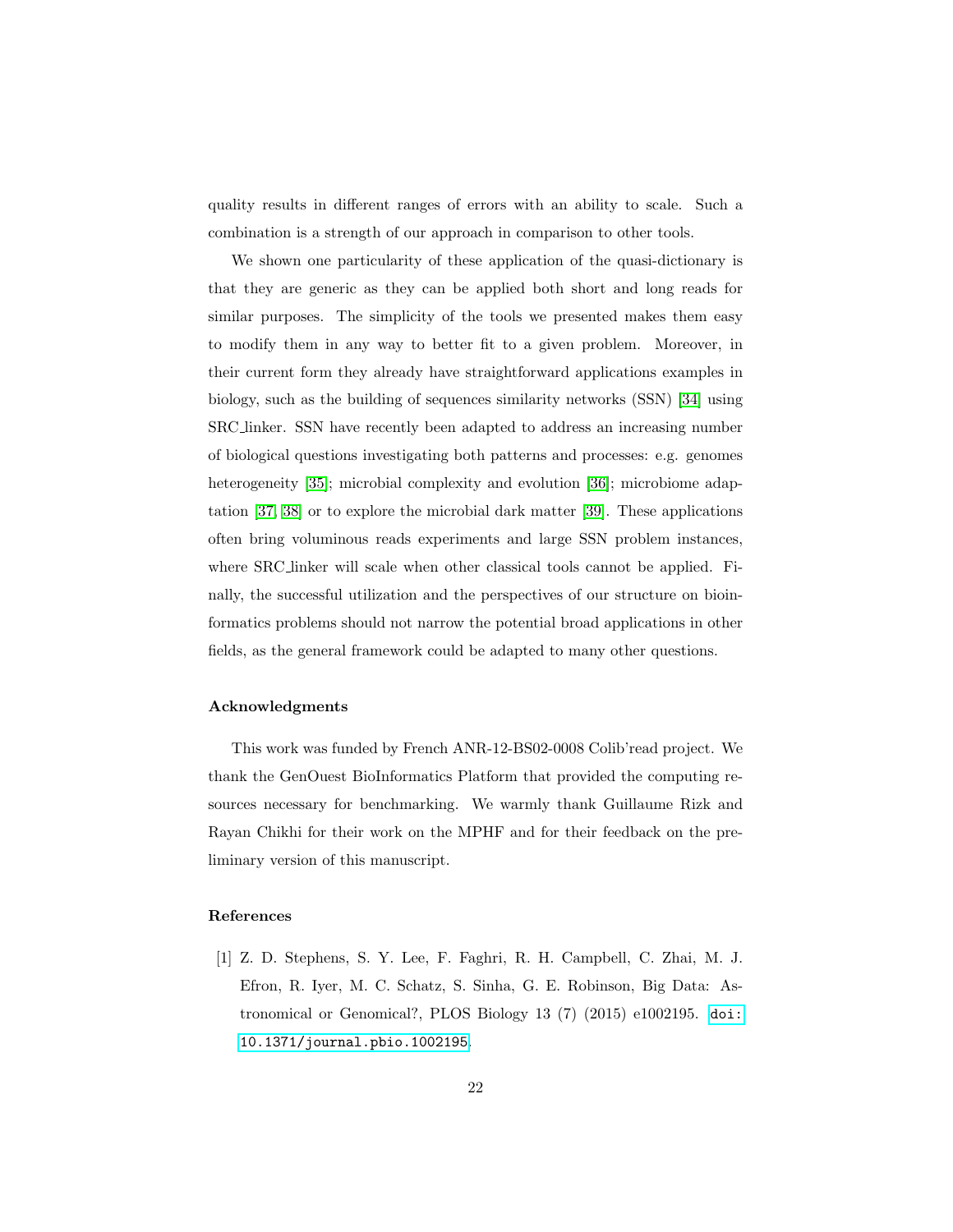- <span id="page-22-0"></span>[2] M. Chen, S. Mao, Y. Liu, Big data: A survey, Mobile Networks and Applications 19 (2) (2014) 171–209. [doi:10.1007/s11036-013-0489-0](http://dx.doi.org/10.1007/s11036-013-0489-0).
- <span id="page-22-1"></span>[3] S. Li, S. Dragicevic, F. Anton, M. Sester, S. Winter, A. Coltekin, C. Pettit, B. Jiang, J. Haworth, A. Stein, T. Cheng, Geospatial Big Data Handling Theory and Methods: A Review and Research Challenges, ISPRS Journal of Photogrammetry and Remote Sensing 115 (2015) 119–133. [arXiv:1511.](http://arxiv.org/abs/1511.03010) [03010](http://arxiv.org/abs/1511.03010), [doi:10.1016/j.isprsjprs.2015.10.012](http://dx.doi.org/10.1016/j.isprsjprs.2015.10.012).
- <span id="page-22-2"></span>[4] P. Ferragina, G. Manzini, Indexing Compressed Text, Journal of the ACM 52 (4) (2000) 552–581. [doi:10.1145/1082036.1082039](http://dx.doi.org/10.1145/1082036.1082039).
- <span id="page-22-3"></span>[5] D. Charles, K. Chellapilla, Bloomier filters: A second look, in: Lecture Notes in Computer Science (including subseries Lecture Notes in Artificial Intelligence and Lecture Notes in Bioinformatics), Vol. 5193 LNCS, 2008, pp. 259–270. [arXiv:0807.0928](http://arxiv.org/abs/0807.0928), [doi:10.1007/978-3-540-87744-8-22](http://dx.doi.org/10.1007/978-3-540-87744-8-22).
- <span id="page-22-4"></span>[6] S. F. Altschul, W. Gish, W. Miller, E. W. Myers, D. J. Lipman, Basic local alignment search tool, Journal of molecular biology 215 (3) (1990) 403–410.
- <span id="page-22-5"></span>[7] G. Benoit, P. Peterlongo, M. Mariadassou, E. Drezen, S. Schbath, D. Lavenier, C. Lemaitre, [Multiple comparative metagenomics using multiset k](http://arxiv.org/abs/1604.02412 https://peerj.com/articles/cs-94) [-mer counting,](http://arxiv.org/abs/1604.02412 https://peerj.com/articles/cs-94) PeerJ Computer Science 2 (2016) e94. [arXiv:1604.02412](http://arxiv.org/abs/1604.02412), [doi:10.7717/peerj-cs.94](http://dx.doi.org/10.7717/peerj-cs.94). URL [http://arxiv.org/abs/1604.02412https://peerj.com/](http://arxiv.org/abs/1604.02412 https://peerj.com/articles/cs-94)

[articles/cs-94](http://arxiv.org/abs/1604.02412 https://peerj.com/articles/cs-94)

<span id="page-22-6"></span>[8] V. B. Dubinkina, D. S. Ischenko, V. I. Ulyantsev, A. V. Tyakht, D. G. Alexeev, [Assessment of k-mer spectrum applicability for metage](http://dx.doi.org/10.1186/s12859-015-0875-7 http://www.biomedcentral.com/1471-2105/17/38)[nomic dissimilarity analysis,](http://dx.doi.org/10.1186/s12859-015-0875-7 http://www.biomedcentral.com/1471-2105/17/38) BMC Bioinformatics 17 (1) (2016) 38. [doi:10.1186/s12859-015-0875-7](http://dx.doi.org/10.1186/s12859-015-0875-7).

URL [http://dx.doi.org/10.1186/s12859-015-0875-7http:](http://dx.doi.org/10.1186/s12859-015-0875-7 http://www.biomedcentral.com/1471-2105/17/38) [//www.biomedcentral.com/1471-2105/17/38](http://dx.doi.org/10.1186/s12859-015-0875-7 http://www.biomedcentral.com/1471-2105/17/38)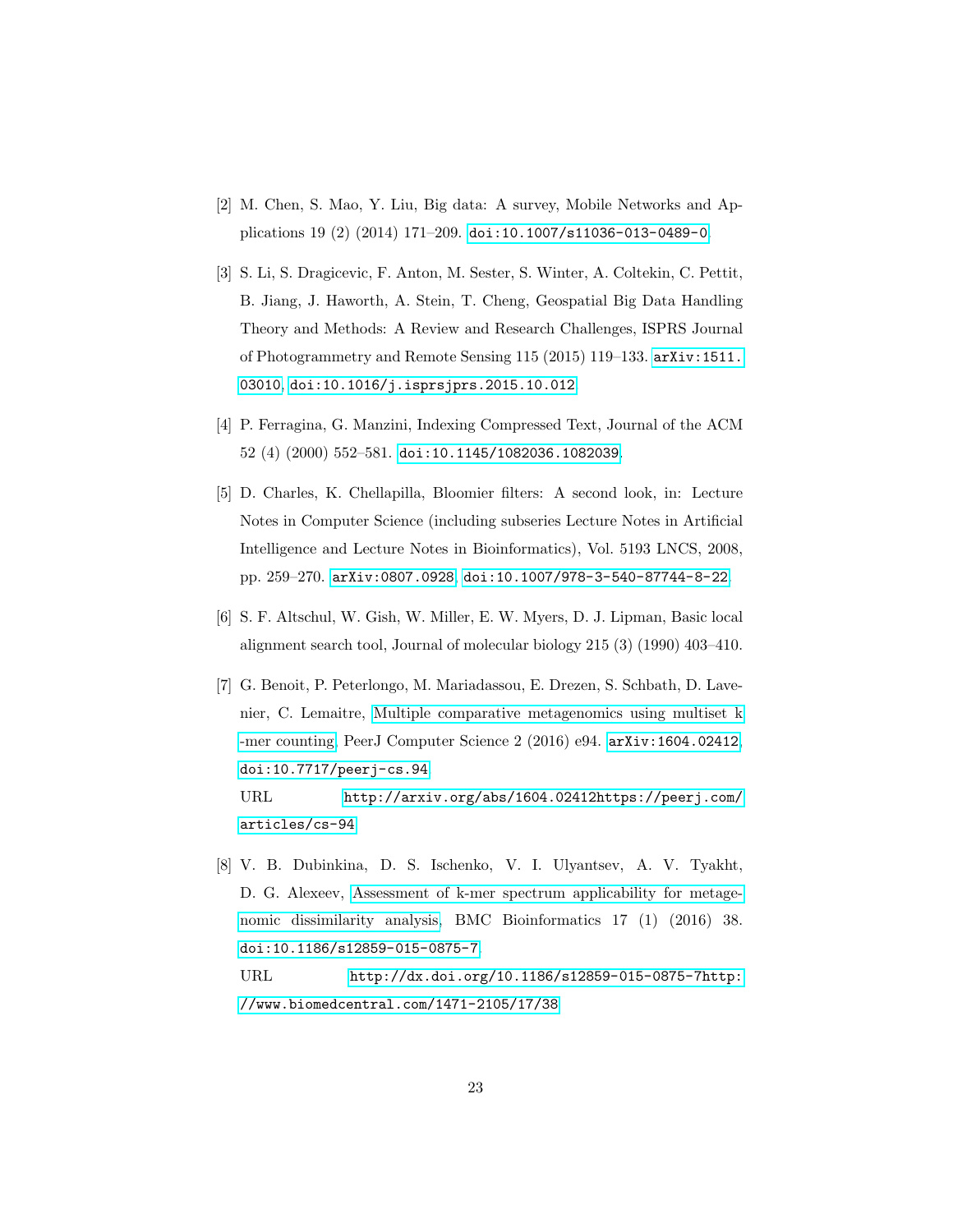- <span id="page-23-0"></span>[9] V. Kunin, A. Engelbrektson, H. Ochman, P. Hugenholtz, Wrinkles in the rare biosphere: pyrosequencing errors can lead to artificial inflation of diversity estimates, Environ. Microbiol. 12 (1) (2010) 118–123.
- <span id="page-23-1"></span>[10] M. Schirmer, U. Z. Ijaz, R. D'Amore, N. Hall, W. T. Sloan, C. Quince, [Insight into biases and sequencing errors for amplicon](http://nar.oxfordjournals.org/content/early/2015/01/13/nar.gku1341.abstract) [sequencing with the illumina miseq platform,](http://nar.oxfordjournals.org/content/early/2015/01/13/nar.gku1341.abstract) Nucleic Acids Research[arXiv:http://nar.oxfordjournals.org/content/early/2015/](http://arxiv.org/abs/http://nar.oxfordjournals.org/content/early/2015/01/13/nar.gku1341.full.pdf+html) [01/13/nar.gku1341.full.pdf+html](http://arxiv.org/abs/http://nar.oxfordjournals.org/content/early/2015/01/13/nar.gku1341.full.pdf+html), [doi:10.1093/nar/gku1341](http://dx.doi.org/10.1093/nar/gku1341). URL [http://nar.oxfordjournals.org/content/early/2015/01/13/](http://nar.oxfordjournals.org/content/early/2015/01/13/nar.gku1341.abstract) [nar.gku1341.abstract](http://nar.oxfordjournals.org/content/early/2015/01/13/nar.gku1341.abstract)
- <span id="page-23-2"></span>[11] A. S. Amend, K. A. Seifert, T. D. Bruns, Quantifying microbial communities with 454 pyrosequencing: does read abundance count?, Mol. Ecol. 19 (24) (2010) 5555–5565.
- <span id="page-23-3"></span>[12] S. W. Kembel, M. Wu, J. A. Eisen, J. L. Green, [Incorporating 16s gene](http://dx.doi.org/10.1371%2Fjournal.pcbi.1002743) [copy number information improves estimates of microbial diversity and](http://dx.doi.org/10.1371%2Fjournal.pcbi.1002743) [abundance,](http://dx.doi.org/10.1371%2Fjournal.pcbi.1002743) PLoS Comput Biol 8 (10) (2012) 1–11. [doi:10.1371/journal.](http://dx.doi.org/10.1371/journal.pcbi.1002743) [pcbi.1002743](http://dx.doi.org/10.1371/journal.pcbi.1002743). URL <http://dx.doi.org/10.1371%2Fjournal.pcbi.1002743>
- <span id="page-23-4"></span>[13] N. Maillet, G. Collet, T. Vannier, D. Lavenier, P. Peterlongo, COMMET: comparing and combining multiple metagenomic datasets, in: Bioinformatics and Biomedicine (BIBM), 2014 IEEE International Conference on, IEEE, 2014, pp. 94–98.
- <span id="page-23-5"></span>[14] N. Maillet, C. Lemaitre, R. Chikhi, D. Lavenier, P. Peterlongo, [Com](http://dx.doi.org/10.1186/1471-2105-13-S19-S10)[pareads: comparing huge metagenomic experiments,](http://dx.doi.org/10.1186/1471-2105-13-S19-S10) BMC Bioinformatics 13 (19) (2012) 1–10. [doi:10.1186/1471-2105-13-S19-S10](http://dx.doi.org/10.1186/1471-2105-13-S19-S10). URL <http://dx.doi.org/10.1186/1471-2105-13-S19-S10>
- <span id="page-23-6"></span>[15] E. Zorita, P. Cuscó, G. J. Filion, [Starcode: sequence clustering](http://bioinformatics.oxfordjournals.org/lookup/doi/10.1093/bioinformatics/btv053) [based on all-pairs search,](http://bioinformatics.oxfordjournals.org/lookup/doi/10.1093/bioinformatics/btv053) Bioinformatics 31 (12) (2015) 1913–1919.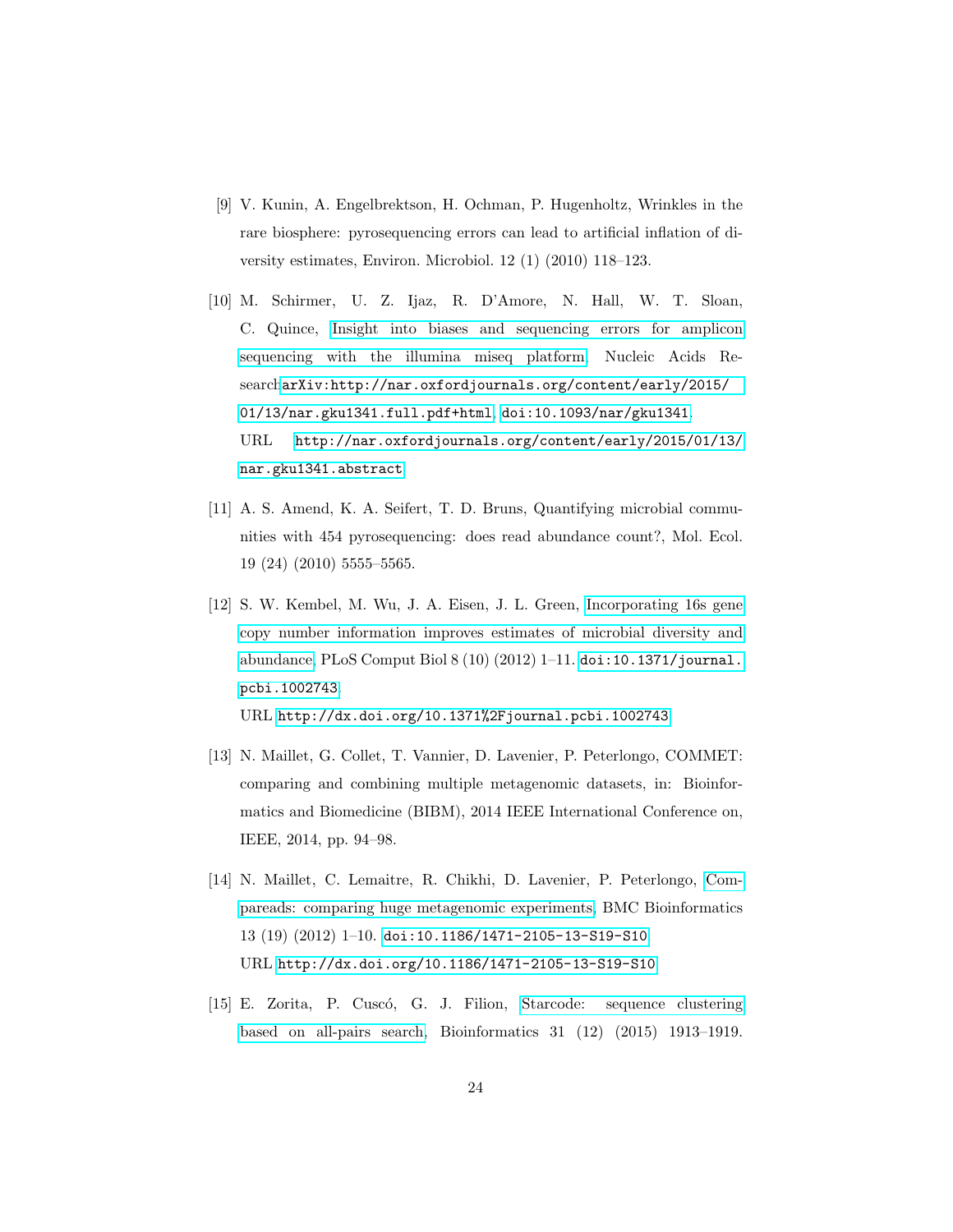[doi:10.1093/bioinformatics/btv053](http://dx.doi.org/10.1093/bioinformatics/btv053). URL [http://bioinformatics.oxfordjournals.org/lookup/doi/10.](http://bioinformatics.oxfordjournals.org/lookup/doi/10.1093/bioinformatics/btv053) [1093/bioinformatics/btv053](http://bioinformatics.oxfordjournals.org/lookup/doi/10.1093/bioinformatics/btv053)

- <span id="page-24-0"></span>[16] H. Li, Minimap and miniasm: fast mapping and de novo assembly for noisy long sequences, Bioinformatics (2016) btw152.
- <span id="page-24-1"></span>[17] K. Berlin, S. Koren, C.-S. Chin, J. P. Drake, J. M. Landolin, A. M. Phillippy, Assembling large genomes with single-molecule sequencing and locality-sensitive hashing, Nature biotechnology 33 (6) (2015) 623–630.
- <span id="page-24-2"></span>[18] I. Sović, M. Sikić, A. Wilm, S. N. Fenlon, S. Chen, N. Nagarajan, Fast and sensitive mapping of nanopore sequencing reads with graphmap, Nature communications 7.
- <span id="page-24-3"></span>[19] E. Drezen, G. Rizk, R. Chikhi, C. Deltel, C. Lemaitre, P. Peterlongo, D. Lavenier, [GATB: Genome Assembly & Analysis Tool Box.,](http://www.ncbi.nlm.nih.gov/pubmed/24990603) Bioinformatics (Oxford, England) (2014) 1–3[doi:10.1093/bioinformatics/btu406](http://dx.doi.org/10.1093/bioinformatics/btu406). URL <http://www.ncbi.nlm.nih.gov/pubmed/24990603>
- <span id="page-24-4"></span>[20] A. Limasset, G. Rizk, R. Chikhi, P. Peterlongo, Fast and scalable minimal perfect hashing for massive key sets, ArXiv e-prints[arXiv:1702.03154](http://arxiv.org/abs/1702.03154).
- <span id="page-24-5"></span>[21] G. Marsaglia, Xorshift rngs, Journal of Statistical Software 8 (14) (2003) 1–6.
- <span id="page-24-6"></span>[22] S. Goodwin, J. D. McPherson, W. R. McCombie, [Coming of age: ten](http://dx.doi.org/10.1038/nrg.2016.49{%}5Cnhttp://10.1038/nrg.2016.49) [years of next-generation sequencing technologies,](http://dx.doi.org/10.1038/nrg.2016.49{%}5Cnhttp://10.1038/nrg.2016.49) Nat Rev Genet 17 (6) (2016) 333–351. [doi:10.1038/nrg.2016.49](http://dx.doi.org/10.1038/nrg.2016.49). URL [http://dx.doi.org/10.1038/nrg.2016.49{%}5Cnhttp:](http://dx.doi.org/10.1038/nrg.2016.49{%}5Cnhttp://10.1038/nrg.2016.49) [//10.1038/nrg.2016.49](http://dx.doi.org/10.1038/nrg.2016.49{%}5Cnhttp://10.1038/nrg.2016.49)
- <span id="page-24-7"></span>[23] G. Rizk, D. Lavenier, R. Chikhi, DSK: K-mer counting with very low memory usage, Bioinformatics 29 (5) (2013) 652–653. [doi:10.1093/](http://dx.doi.org/10.1093/bioinformatics/btt020) [bioinformatics/btt020](http://dx.doi.org/10.1093/bioinformatics/btt020).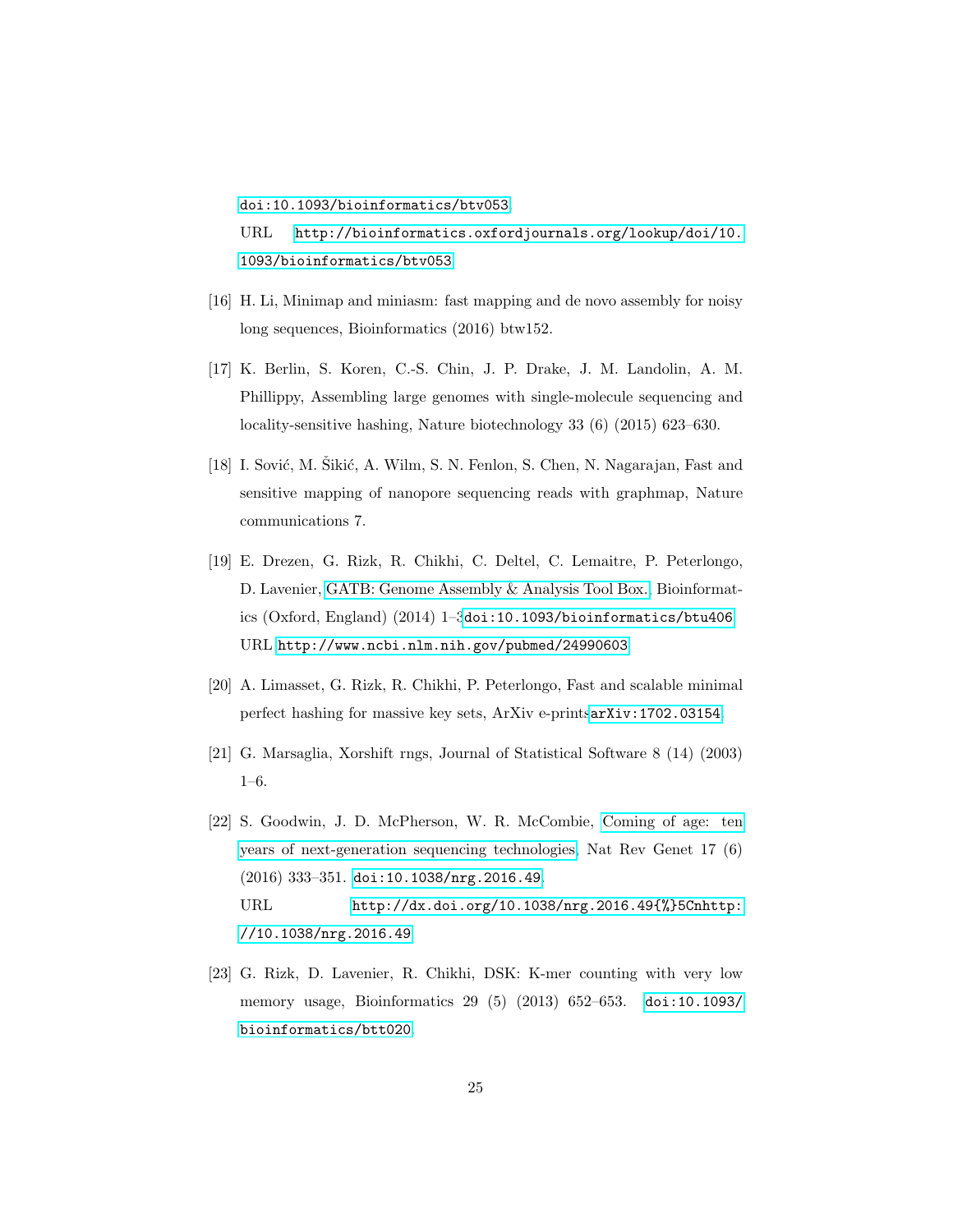- <span id="page-25-0"></span>[24] E. Karsenti, S. G. Acinas, P. Bork, C. Bowler, C. de Vargas, J. Raes, M. Sullivan, D. Arendt, F. Benzoni, J. M. Claverie, M. Follows, G. Gorsky, P. Hingamp, D. Iudicone, O. Jaillon, S. Kandels-Lewis, U. Krzic, F. Not, H. Ogata, S. Pesant, E. G. Reynaud, C. Sardet, M. E. Sieracki, S. Speich, D. Velayoudon, J. Weissenbach, P. Wincker, A holistic approach to marine Eco-systems biology, PLoS Biology 9. [doi:10.1371/journal.pbio.](http://dx.doi.org/10.1371/journal.pbio.1001177) [1001177](http://dx.doi.org/10.1371/journal.pbio.1001177).
- <span id="page-25-1"></span>[25] B. Langmead, S. L. Salzberg, Fast gapped-read alignment with Bowtie 2, Nature methods 9 (4) (2012) 357–359.
- <span id="page-25-2"></span>[26] H. Li, R. Durbin, Fast and accurate short read alignment with Burrows– Wheeler transform, Bioinformatics 25 (14) (2009) 1754–1760.
- <span id="page-25-3"></span>[27] D. Laehnemann, A. Borkhardt, A. C. McHardy, Denoising dna deep sequencing datahigh-throughput sequencing errors and their correction, Briefings in bioinformatics 17 (1) (2016) 154–179.
- <span id="page-25-4"></span>[28] M. Jain, I. T. Fiddes, K. H. Miga, H. E. Olsen, B. Paten, M. Akeson, Improved data analysis for the minion nanopore sequencer, Nature methods 12 (4) (2015) 351–356.
- <span id="page-25-5"></span>[29] C. L. Ip, M. Loose, J. R. Tyson, M. de Cesare, B. L. Brown, M. Jain, R. M. Leggett, D. A. Eccles, V. Zalunin, J. M. Urban, et al., Minion analysis and reference consortium: Phase 1 data release and analysis, F1000Research 4.
- <span id="page-25-6"></span>[30] A. B. Carvalho, E. G. Dupim, G. Goldstein, Improved assembly of noisy long reads by k-mer validation, Genome Research 26 (12) (2016) 1710–1720.
- <span id="page-25-7"></span>[31] M. Roberts, W. Hayes, B. R. Hunt, S. M. Mount, J. A. Yorke, Reducing storage requirements for biological sequence comparison, Bioinformatics 20 (18) (2004) 3363–3369.
- <span id="page-25-8"></span>[32] A. Kirsch, M. Mitzenmacher, Less hashing, same performance: Building a better Bloom filter, in: Algorithms–ESA 2006, Springer, 2006, pp. 456–467.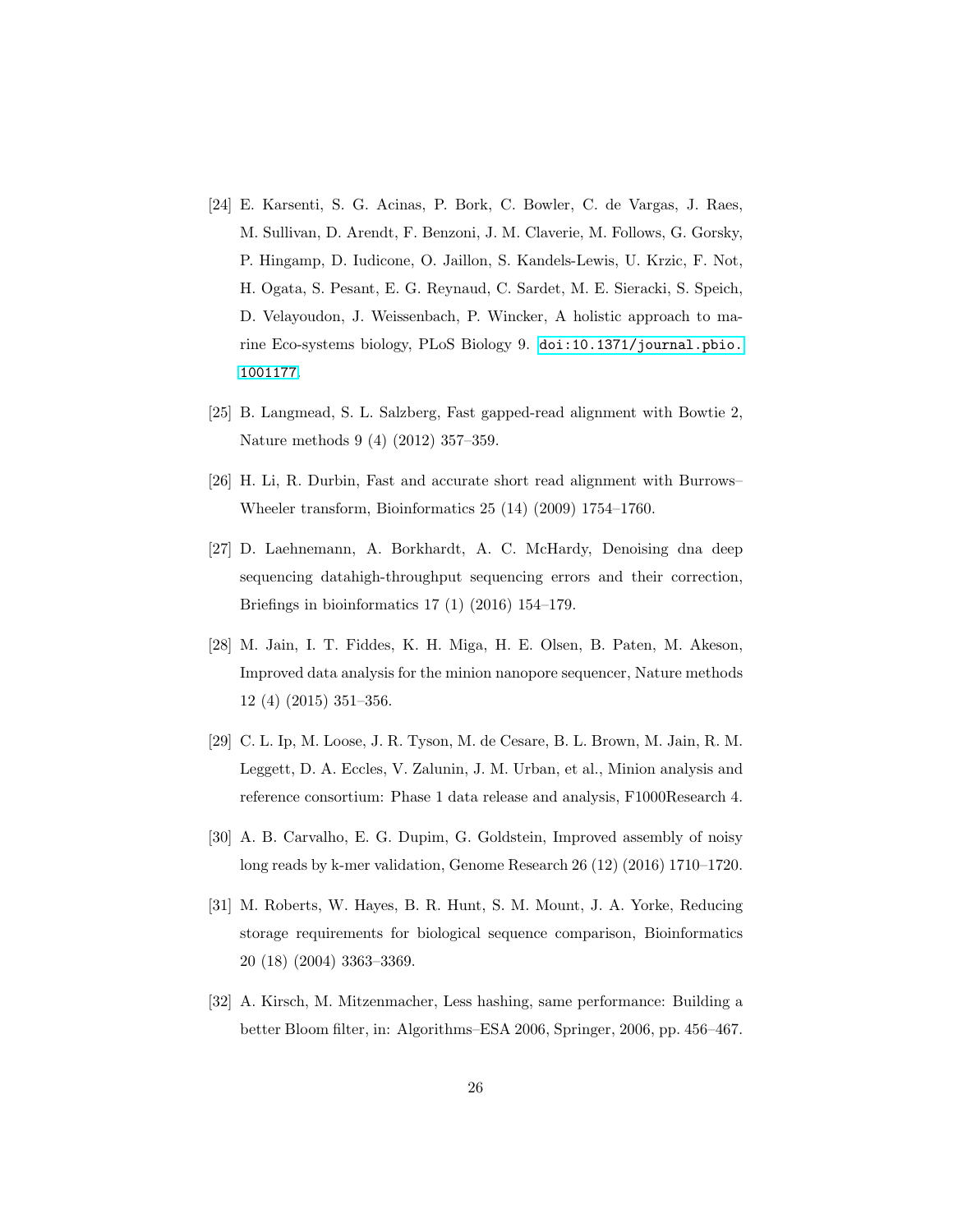- <span id="page-26-0"></span>[33] D. Belazzougui, R. Venturini, [Compressed static functions with applica](http://dl.acm.org/citation.cfm?id=2627817.2627834)[tions,](http://dl.acm.org/citation.cfm?id=2627817.2627834) in: Proceedings of the Twenty-Fourth Annual ACM-SIAM Symposium on Discrete Algorithms, SODA '13, Society for Industrial and Applied Mathematics, Philadelphia, PA, USA, 2013, pp. 229–240. URL <http://dl.acm.org/citation.cfm?id=2627817.2627834>
- <span id="page-26-1"></span>[34] H. J. Atkinson, J. H. Morris, T. E. Ferrin, P. C. Babbitt, Using sequence similarity networks for visualization of relationships across diverse protein superfamilies, PLoS ONE 4 (2) (2009) e4345.
- <span id="page-26-2"></span>[35] E. Boon, S. Halary, E. Bapteste, M. Hijri, Studying genome heterogeneity within the arbuscular mycorrhizal fungal cytoplasm, Genome Biol Evol 7 (2) (2015) 505–521.
- <span id="page-26-3"></span>[36] E. Corel, P. Lopez, R. Meheust, E. Bapteste, Network-Thinking: Graphs to Analyze Microbial Complexity and Evolution, Trends Microbiol. 24 (3) (2016) 224–237.
- <span id="page-26-4"></span>[37] E. Bapteste, C. Bicep, P. Lopez, Evolution of genetic diversity using networks: the human gut microbiome as a case study, Clin. Microbiol. Infect. 18 Suppl 4 (2012) 40–43.
- <span id="page-26-5"></span>[38] F. Völkel, E. Bapteste, M. Habib, P. Lopez, C. Vigliotti, [Read networks](http://arxiv.org/abs/1603.01179) [and k-laminar graphs,](http://arxiv.org/abs/1603.01179) arXiv (2016) 1–14[arXiv:1603.01179](http://arxiv.org/abs/1603.01179). URL <http://arxiv.org/abs/1603.01179>
- <span id="page-26-6"></span>[39] P. Lopez, S. Halary, E. Bapteste, Highly divergent ancient gene families in metagenomic samples are compatible with additional divisions of life, Biol. Direct 10 (2015) 64.
- <span id="page-26-7"></span>[40] Y. Ono, K. Asai, M. Hamada, Pbsim: Pacbio reads simulatortoward accurate genome assembly, Bioinformatics 29 (1) (2013) 119–121.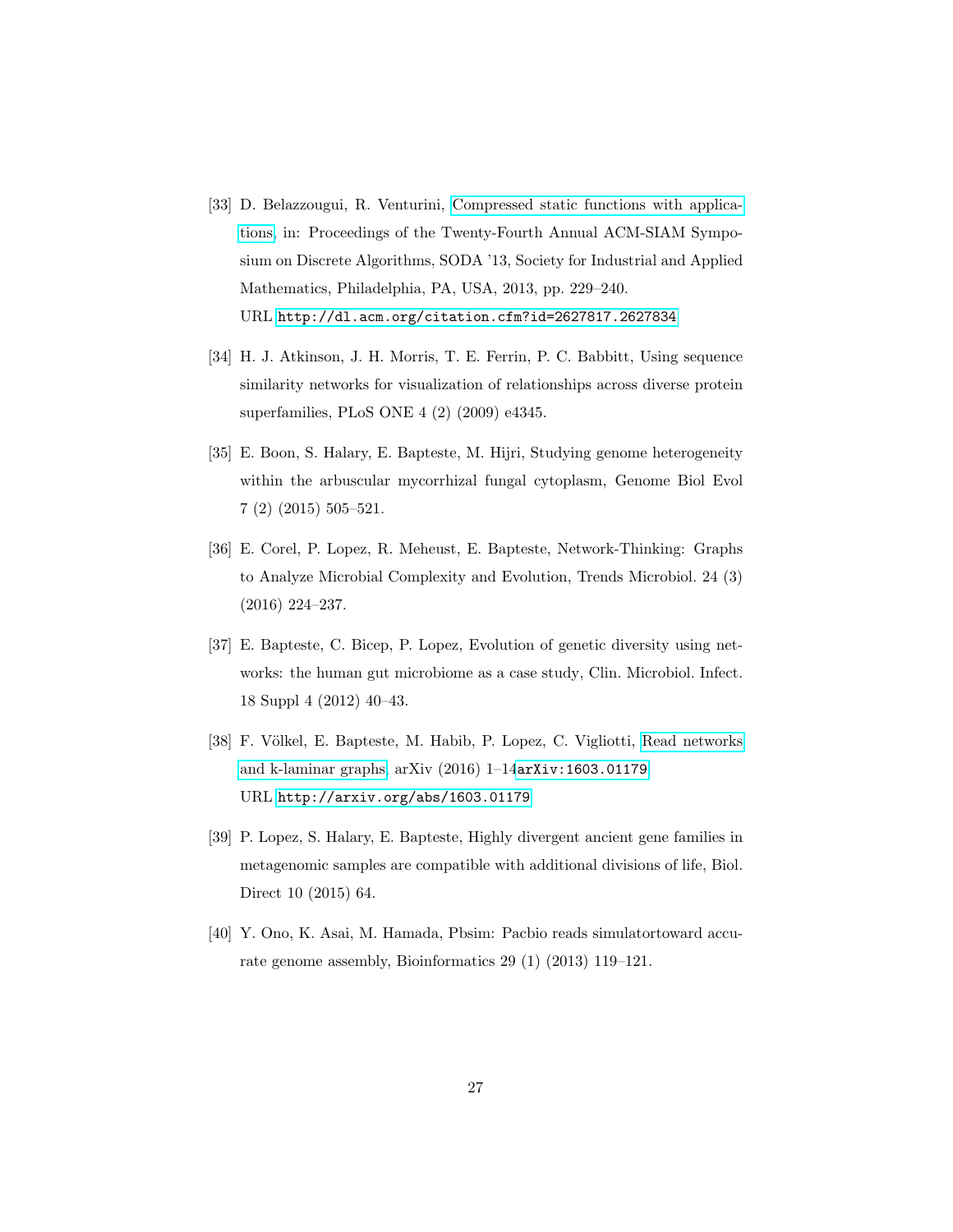# 5. Appendix

In this section, we describe the experiment designed for testing our approach versus alignment-free tools in the recruitment of long and noisy reads.

We used MHAP version 2.1.1 with default parameters, Minimap version 0.2-r123 with option  $-Sw$  2 and Graphmap version 0.4.1 with default parameters. We tried increasing the recall of Minimap by allowing to index more minimizers using the option -Sw so that its results would be more comparable to GraphMap's and ours. For MHAP, a similar feature could be tuned too but on our simulations it increased non significantly the recall while decreasing the precision. We chose the best set of parameters  $(k = 15, w = 2000, s = 8$  for 12\% error and  $k = 15, w = 600, s = 8$  for 15% error) for SRC linker indicated by our simulations. All tools allowed multi-threading and were launched using 10 threads. We extended the timeout of 5 hours from the short reads experiment regarding the longer sequences to process, reaching 15 hours wallclock.

Summing up, we used the following commands, respectively for MHAP, Minimap, Graphmap and SRC linker:

#java -jar mhap-2.1.1.jar --num-threads 10 -s reads.fa #minimap -Sw2 -L100 -t10 reads.fa reads.fa #graphmap owler -t 10 -r reads.fa -d reads.fa -o out.mhap #short\_read\_connector.sh -b reads.fa -q fof.txt -t 10 -p out.src  $-k$  15  $-w$  2000  $-s$  8

We designed a very simple experiment to be able to distinguish true from false similarities retrieved by the different tools. We chose spots on the caenorhabditis elegans genome (genome version PRJNA13758 from WormBase) separated from hundreds of nucleotides and simulated reads on theses spots of 2K bases long. This creates the following situation. No reads overlap two different spots, and reads share whole-length overlaps. This simple situation enables us to have access to the ground truth about read similarities without using a third-party